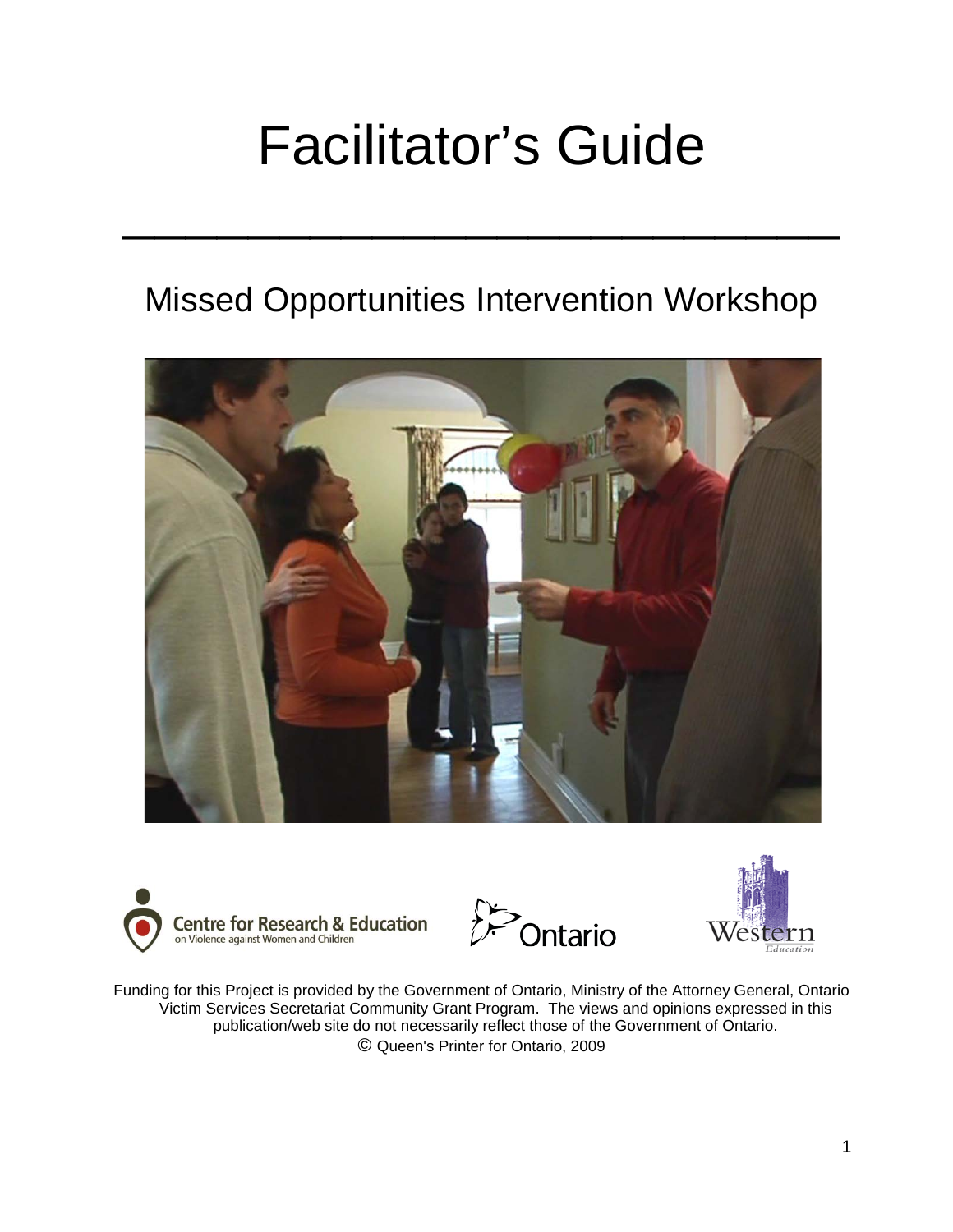#### **Acknowledgements**

Many individuals and organizations have collaborated to create the *Missed Opportunities* resources. Everything began with Dr. Peter Jaffe's idea to let regular people participate in problem solving on how to de-escalate a realistic situation of woman abuse and to help those impacted by the abuse to find support. Toni Wilson, who also works as a Safe Schools Learning Coordinator for the Thames Valley District School Board was able to translate his idea into a forum theatre play. The first time that we showed the play to a live audience, we knew we had a powerful tool. Forum Theatre lets us go beyond raising awareness of woman abuse, and helps us to recognize the sometimes subtle signs that abuse is happening. Most importantly it allows us to practice safe and effective interventions when we do see signs that abuse is happening. Even for experts who have worked in the field for years, this proved to be much more difficult than we expected.

The Centre for Research & Education on Violence against Women & Children had been working with *Neighbours, Friends and Families*, a campaign to help those close to an abused woman or a man using abusive behaviour to recognize warning signs of woman abuse and we realized that *Missed Opportunities* could support that campaign. Margaret MacPherson brought her considerable energy and passion to the task of taking *Missed Opportunities* and *Neighbours, Friends and Families* to people in the workplace. She engaged Eric Magni to approach business and community leaders. We were hopeful there would be some interest, but we never could have imagined the overwhelming interest and positive response that ensued.

One hundred and forty one London business, health and education sector leaders attended three separate workshops on Oct 30, November 7 and 8, 2007 in London. The workshops included a performance of the London-based play "Missed Opportunities." 121 evaluations were received. The evaluations indicated that:

- 89% of participants increased their knowledge of, and ability to identify warning signs and risk factors of woman abuse
- 90% of participants increased their ability to provide referrals
- 96% of participants felt more able to provide other kinds of support such as empathy, listening and non-judgment
- 100% of participants indicated that it is important to make the Neighbours, Friends and Families available in their workplaces and in their communities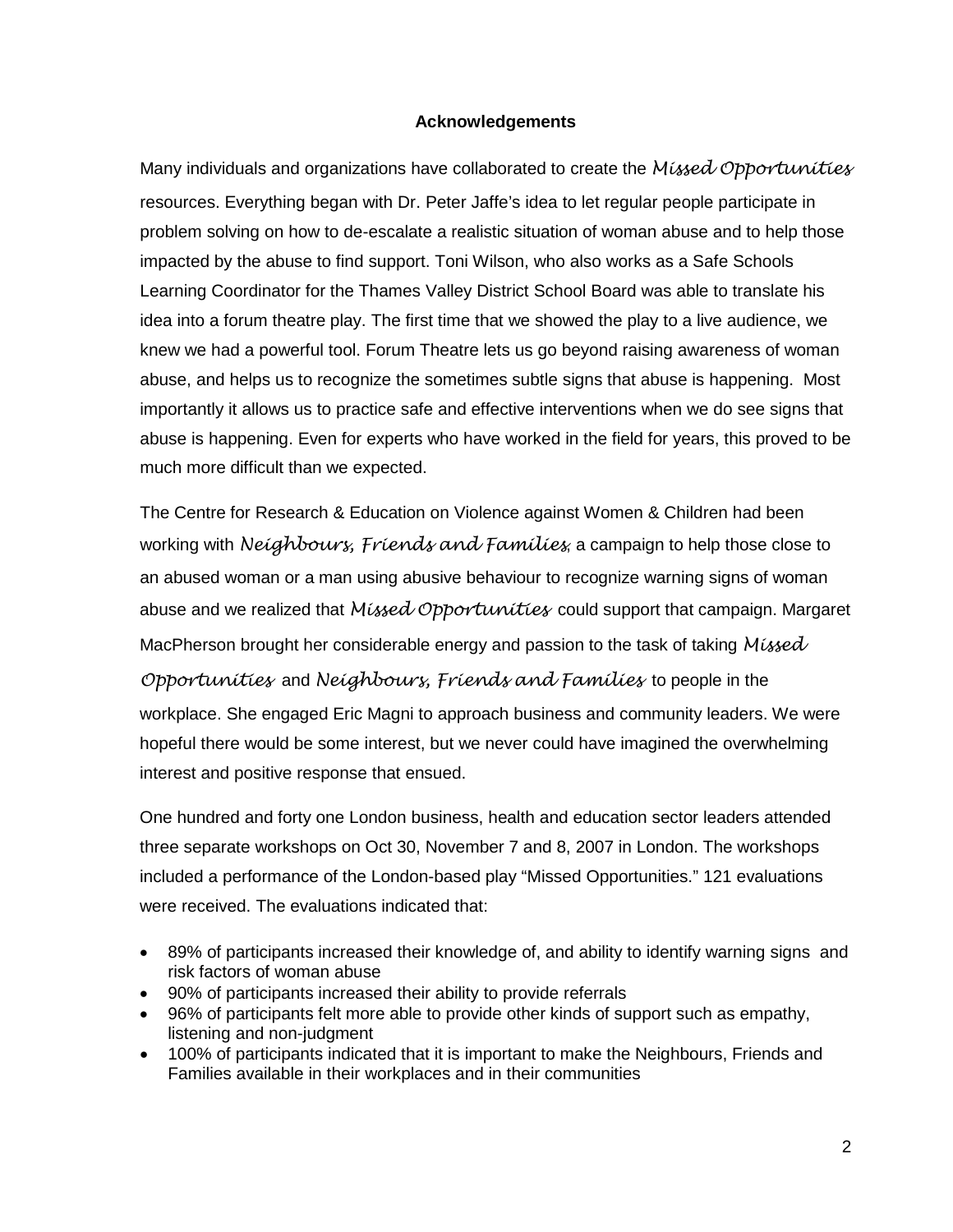This exciting work was supported by three organizations, the Middlesex County Coordinating Committee to End Woman Abuse, the London Coordinating Committee to End Woman Abuse and the Centre for Research & Education on Violence against Women & Children and three funders, the Ontario Women's Directorate, the Ministry of Community and Social Services and the Ontario Victim Services Secretariat.

The Ontario Women's Directorate supported the development of the *Neighbours,* 

*Friends and Families* campaign at a provincial level through CREVAWC. The Ministry of Community and Social Services supported local implementation of NFF through the two Coordinating Committees. And the Ontario Victim Services Secretariat provided funding for the development of the *Missed Opportunities* play and the live performances.

An advisory committee, comprised of Peter Aharan, St. Leonard's Society; Tim Kelly, Changing Ways; Kate Wiggins, Women's Community House; Maria Callaghan, CREVAWC and Alan Powell, independent film maker guided the project. Alan Powell recognized an opportunity to adapt the live performance of *Missed Opportunities* for a film production and putting it on a DVD, increased the accessibility of the tool.

As a result of these collaborative relationships and the creative thinking of everyone involved, we are able to share our resource package with you. We encourage you to use these resources in your own community. Everyone has a role to play in ending woman abuse!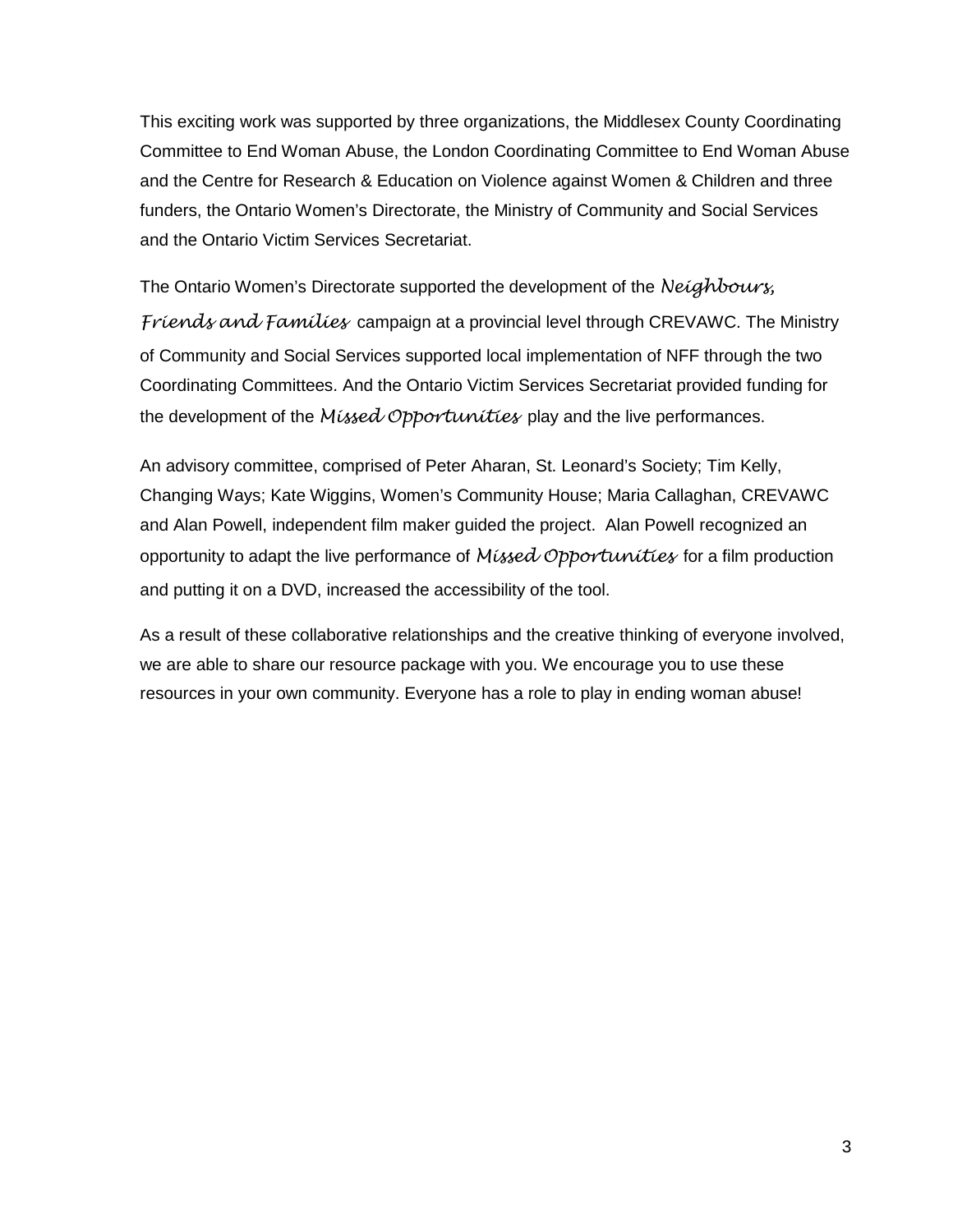#### **TABLE OF CONTENTS**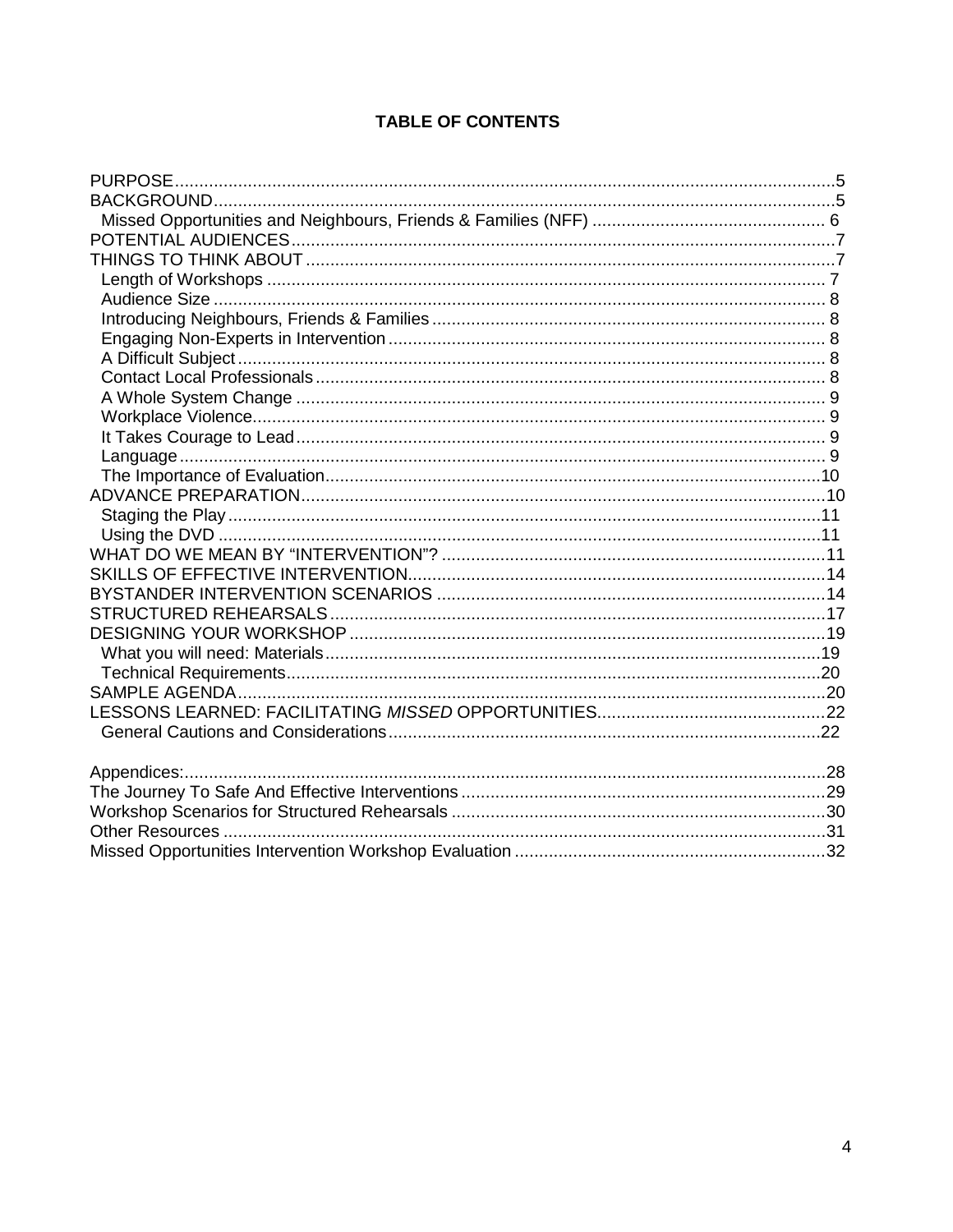# **Facilitator's Guide** Missed Opportunities Intervention Workshop

# <span id="page-4-0"></span>**PURPOSE**

The *Missed Opportunities* Intervention Workshop package is intended to provide facilitators with effective tools to host an intervention workshop on the subject of woman abuse. The workshop model included in this package has been designed and tested to:

- teach the warning signs and high risk factors
- increase understanding about the complexity of woman abuse
- provide strategies of intervention with opportunity to practice basic skills
- create a sensitive and interactive environment where participants can talk and think together about the issue with some depth

Our hope is that by providing you with ideas and support materials you will be able to create the conditions for people to come together to learn and practice the skills of safe and effective intervention. Ultimately, our goal is to find everyday ways to interrupt the patterns of isolation that allow woman abuse to happen.

Our experience has been that amazing things happen when you create the space where people can take time to thoughtfully explore the complexity of the issues around woman abuse. We must also note that there is a point at which every group must be willing to struggle together with the difficulties. Much to the frustration of some, there are no easy answers and there is no program of action that can be 'rolled out' to end violence against women. We acknowledge that we are after nothing less than a whole change of heart in our society whereby all violence is unacceptable. Perhaps it is the very experience of struggling together toward such a big goal that will generate the most transformative and lasting outcomes of your workshop.

# <span id="page-4-1"></span>**BACKGROUND**

In the spring of 2007, the Centre for Research and Education on Violence against Women and Children (CREVAWC) contracted with London teacher and director, Toni Wilson, to develop a play on the subject of woman abuse. The play, titled *Missed Opportunities,* borrows from the tradition of forum theatre to actively engage audiences in the complexity of the issue.<sup>[1](#page-4-2)</sup> Funded by the Ontario Victim Services Secretariat, the play

<span id="page-4-2"></span> $1$  Forum Theatre is interactive theatre that is designed to provoke audiences into greater social and political awareness so that individuals can better understand the systems in which they find themselves. Increased awareness can lead to greater engagement and participation in shifting the ground for discussion on complex issues, both at an individual and community level. The model was developed by Augusto Boal and was influenced by Paulo Friere. Both are internationally renowned for their pedagogical and political work on oppression.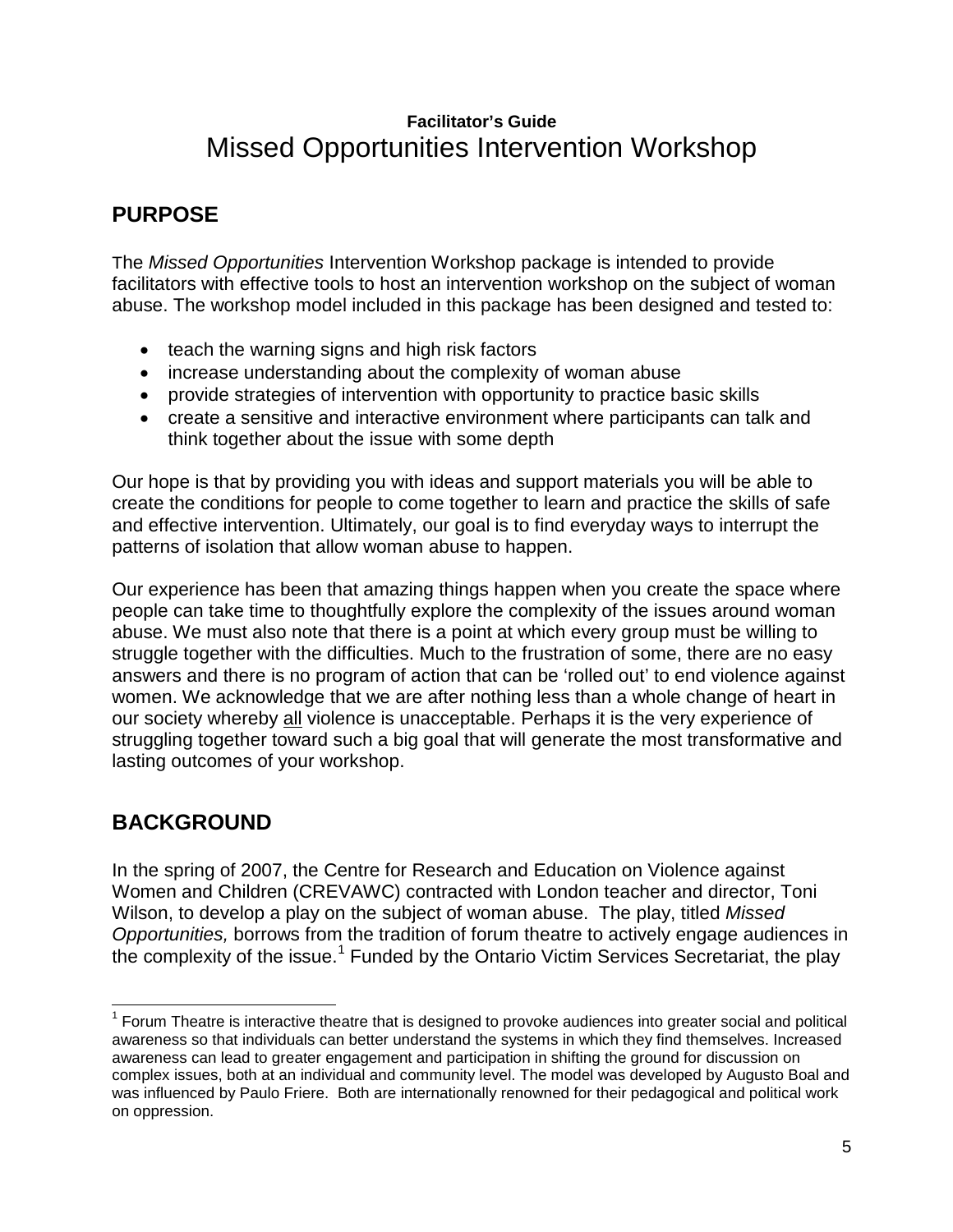was performed in a series of workshops for business and community leaders in the London area during the fall of 2007.

The three hour workshops paired the play with a presentation on the Neighbours, Friends & Families campaign (NFF). The campaign is the public education component of the Ontario Government's Domestic Violence Action Plan. The campaign was developed to raise awareness of the signs of woman abuse so that people who are close to an at-risk woman or abusive man can help.

The combination of the play with NFF allowed the audience to enter into the trauma and complexity of interpersonal violence while providing concrete information and resources about how to support the family. The result was a dynamic and effective workshop that generated thoughtful discussion and greater understanding of woman abuse.

The workshop evaluations indicated that 96% of the participants felt the content needed to be made available to larger audiences, specifically in workplace settings. London filmmaker Alan Powell generously offered to produce a filmed version of the play so that a greater number of people would have opportunity to enter into the troubled world of the characters "Sam" and "Diane" and the people who care about them. This workshop package has been developed to support the use of both the Missed Opportunities play and the DVD.

#### <span id="page-5-0"></span>*Missed Opportunities and Neighbours, Friends & Families (NFF)*

The *Missed Opportunities* content should be accompanied by the practical information contained in the Neighbours, Friends and Families campaign. The NFF materials were developed through many consultations of the NFF Expert Panel.<sup>[2](#page-5-1)</sup> The information represents the best and current thinking by professionals on the issue. When drawing an audience into the idea of intervening into situations of woman abuse, it is essential that all participants are provided with information about the risks, safety planning and available resources.

The *Missed Opportunities* intervention workshop cannot be delivered in less than 4 hours. Ideally, your audience will have received the one hour NFF presentation prior to the workshop. Even so, you should include time in your workshop to review the campaign and materials.

The NFF brochures can be ordered from the website. There are also many excellent resources that can be downloaded. For community groups interested in staging the play, the script and guides are also available in this package.

<span id="page-5-1"></span> $2$  For a list of members go to www.neighboursfriendsandfamilies.ca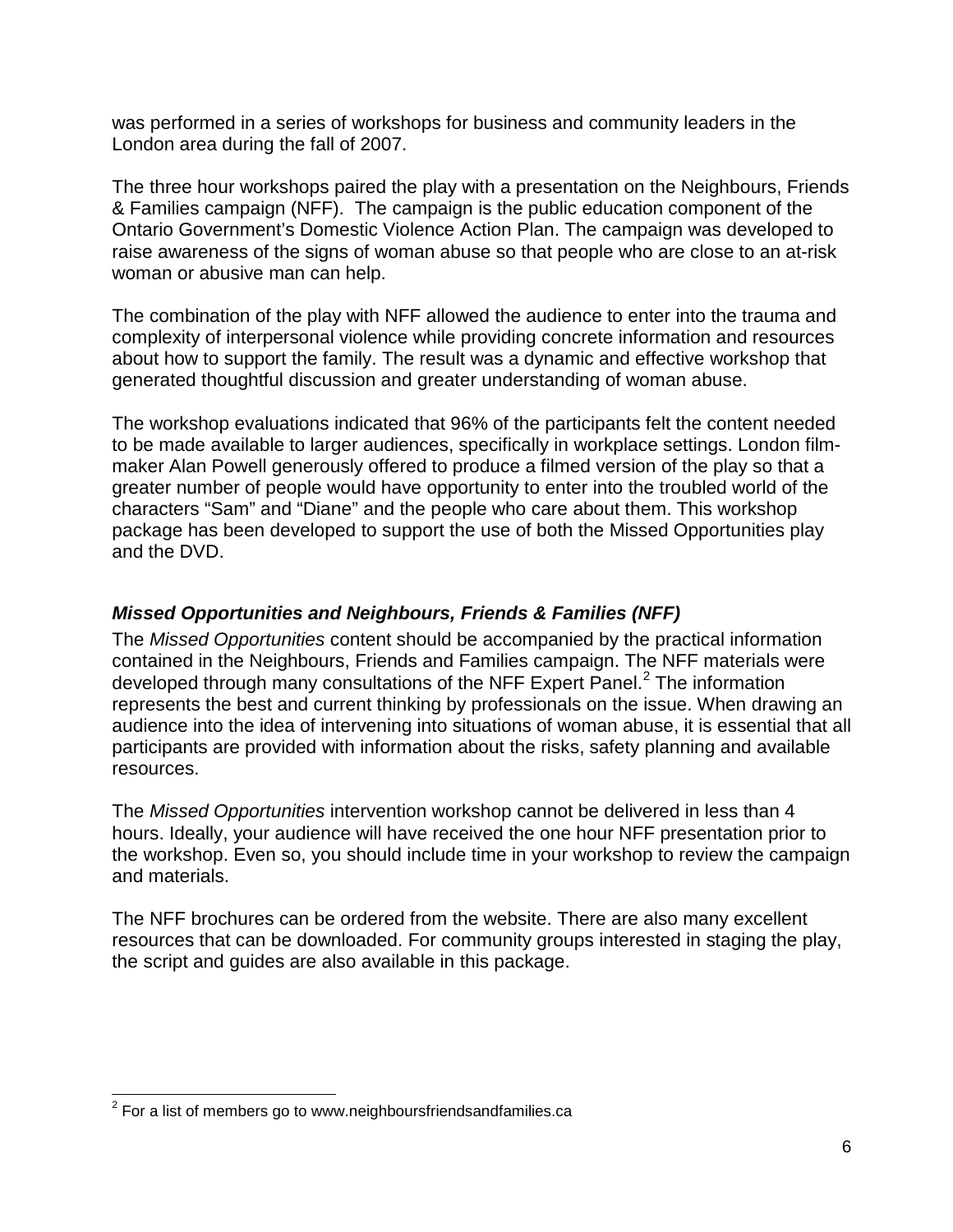#### **The** *Missed Opportunities* **Intervention Workshop tools include:**

- Facilitator's Guide the 'road map' for facilitators to host interactive workshops
- *Missed Opportunities* script for groups that want to stage a live play
	- o A Guide for Staging a Live Performance of Missed Opportunities
- *Missed Opportunities* DVD a dramatized version of the play
- Workshop Presentation Materials
	- o Neighbours, Friends and Families PowerPoint presentation
	- o Neighbours, Friends and Families DVD that includes "What Everyone Needs to Know" the story of Sandra Schott. The DVD includes the campaign public service announcements (2)
	- o The Journey to Safe and Effective Interventions PowerPoint presentation
- Workshop evaluation form

The Guides and PowerPoint presentations can be downloaded from the NFF website. The Missed Opportunities DVD and the NFF DVD "What Everyone Needs to Know" can be ordered through the website. Go to [www.neighboursfriendsandfamilies.ca](http://www.neighboursfriendsandfamilies.ca/)

# <span id="page-6-0"></span>**POTENTIAL AUDIENCES**

The versatility of *Missed Opportunities* makes it a powerful workshop experience for many different audiences.

- Business audiences
- Community groups (service clubs, church groups, neighbourhood committees)
- Educators (teachers, parent councils, support staff)
- Employees (front-line service workers, production and manufacturing employees, office, sales, administrative, technical and professional employees)
- Union representatives, grievance committees, and workers' advisors
- Policy makers and legal advisors
- College and university students
- The helping professions counselors, EAP/employee assistance programs

# <span id="page-6-1"></span>**THINGS TO THINK ABOUT**

#### <span id="page-6-2"></span>*Length of Workshops*

You will need at least a half day for the *Missed Opportunities* workshop. A full day is optimal and will allow time for more in-depth discussion during each section. (Note: We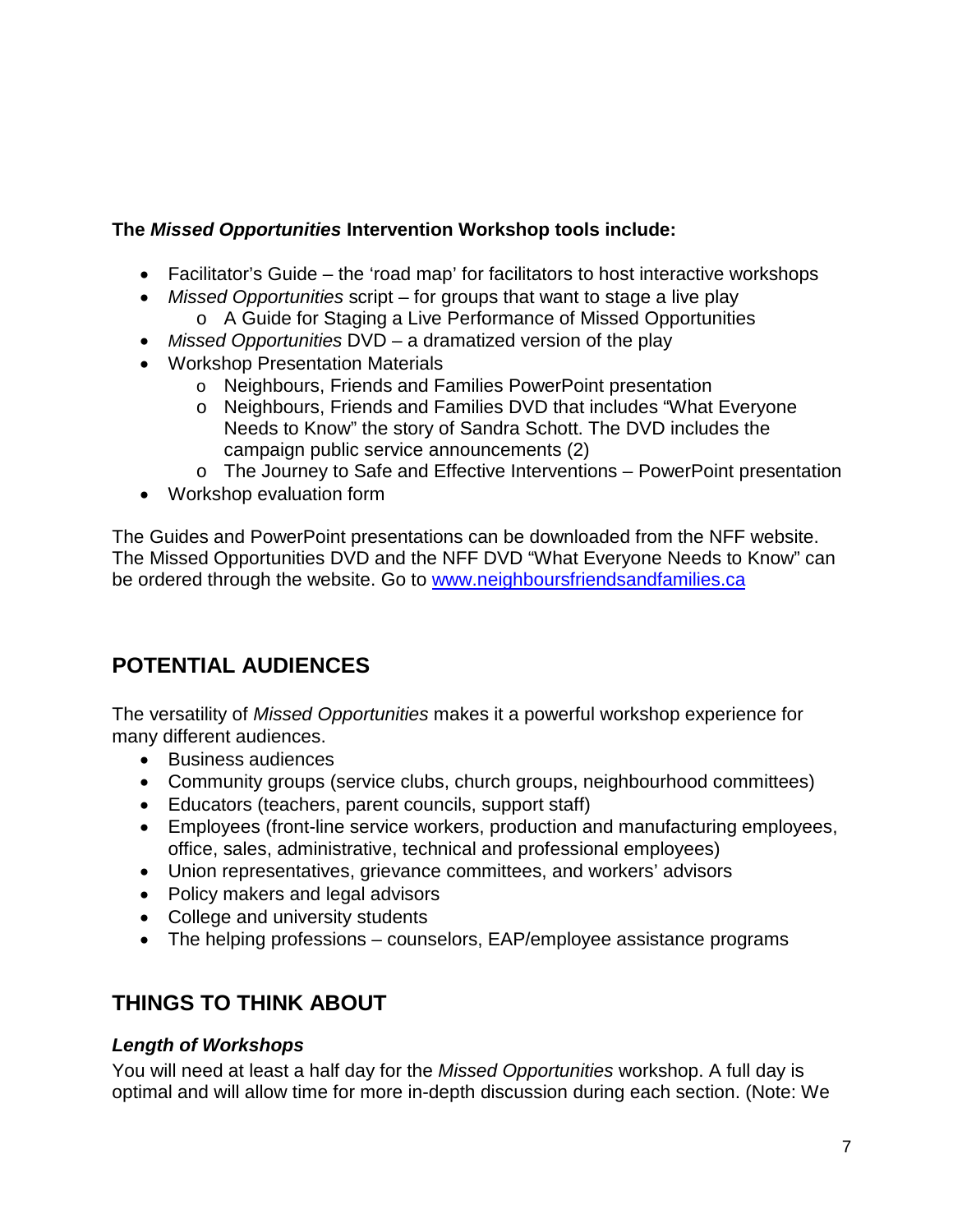have tried a three hour workshop but found we were not able to get through all of the *Missed Opportunities* scenes.

#### <span id="page-7-0"></span>*Audience Size*

The ideal audience will include 10 – 25 people. Smaller numbers create an intimate experience and allow for full group discussion with lots of participation. With a larger audience, you may need to plan small groupwork during the structured rehearsals. At the time of this writing, the largest group that had taken the workshop was 50 people. Elements of the workshop and the play have also been presented at conferences.

#### <span id="page-7-1"></span>*Introducing Neighbours, Friends & Families*

If possible, assess how knowledgeable your audience is about the Neighbours, Friends & Families campaign prior to the intervention workshop. If your *Missed Opportunities* intervention workshop is scheduled for a full day, you will be able to provide the longer NFF presentation with time for discussion as part of that workshop. If your intervention workshop is scheduled for a half day, you will not be able to include the full NFF content. You may want to suggest that the workshop audience will benefit from participating in a longer NFF presentation prior to your workshop  $(1 - 1 \frac{1}{2})$  hours). You will find everything you need for an NFF presentation included on the website.

#### <span id="page-7-2"></span>*Engaging Non-Experts in Intervention*

The Neighbours, Friends and Families campaign believes that ordinary citizens can take safe and positive action to support their neighbours, friends, family and coworkers when they see signs of trouble. This guide is written for experienced facilitators who also have a VAW (Violence against Women) background. It is intended to highlight challenges and to provide a tested process that can be easily adapted for a variety of audiences. Training in interactive theatre is also recommended.

#### <span id="page-7-3"></span>*A Difficult Subject*

There will almost always be people in your audience who have experienced violence firsthand or who may use abusive behavior to control their partner. For these reasons, it is important to understand the issue yourself and to take steps to support your audience adequately and appropriately. The depiction of violence in the play and DVD may upset some participants who may benefit from having support available.

At the London workshops, organizers asked VAW counselors to sit in the audience. The counselors were identified as being present for anyone who wanted to talk about their experience or to ask questions after the performance. Going the extra distance to create a safe and supportive environment will allow you as a facilitator to feel confident about leading an audience into such a challenging topic.

#### <span id="page-7-4"></span>*Contact Local Professionals*

As suggested above, it is recommended that facilitators have VAW experience. If you are a professional facilitator who has not worked in the field of woman abuse, take the opportunity to connect with your local VAW Coordinating Committee or women's shelter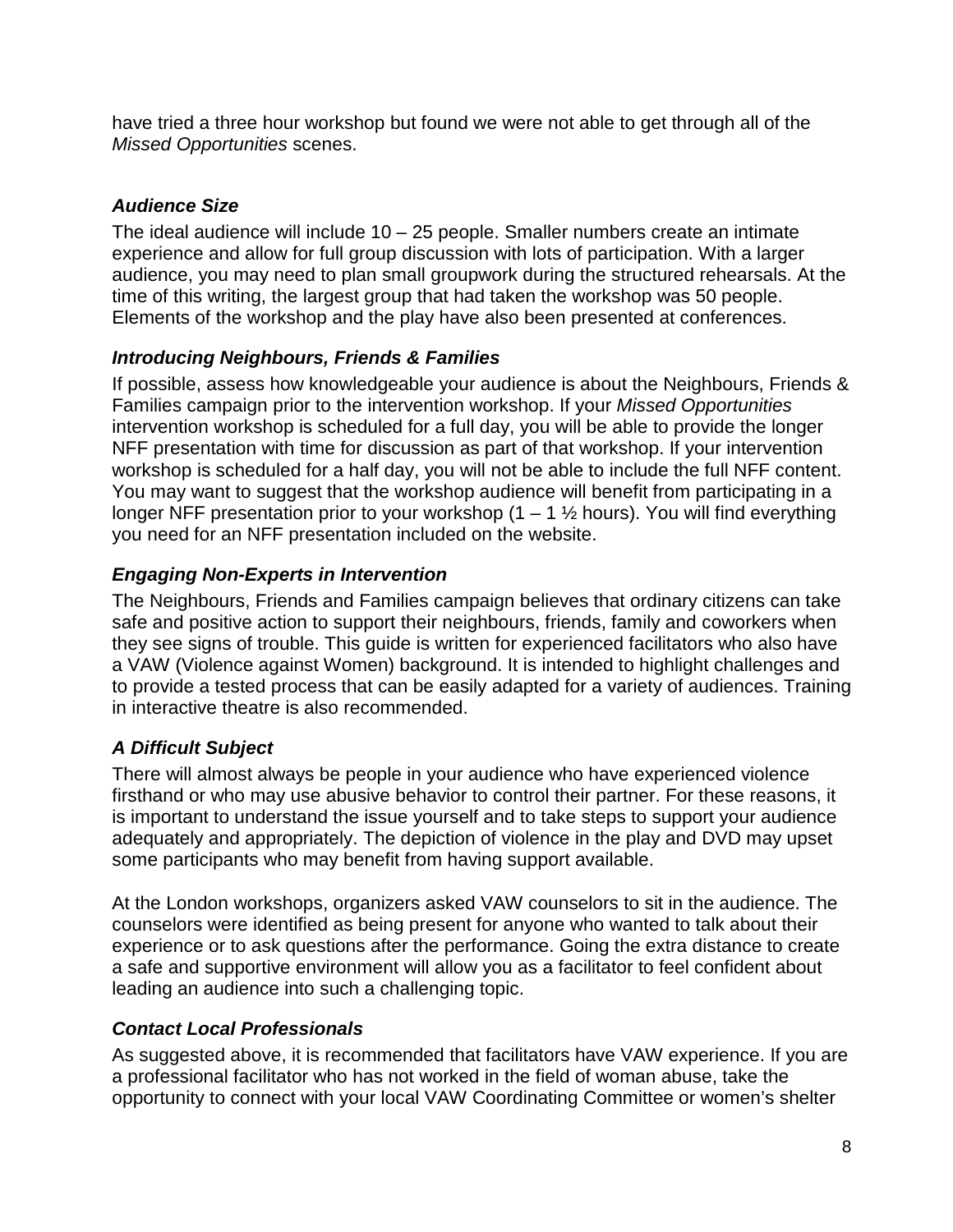to request support or even co-facilitation for the workshop. Many Coordinating Committees and shelters in the province are familiar with the NFF campaign and are leading implementation in their communities. They will appreciate knowing that the workshop is being offered and will be able to provide local resource information. The NFF website has a list of active communities and contact numbers.

#### <span id="page-8-0"></span>*A Whole System Change*

This workshop is intended to raise awareness, build intervention skills and support communities of people working together for change. It is one step toward a much bigger picture of change that requires participation from all levels of society. Responsibility for social change is not just an individual responsibility. Organizations and institutions also need to be part of the solution.

#### <span id="page-8-1"></span>*Workplace Violence*

The materials in this DVD package include content for workplaces because the issue of domestic violence in the workplace has been receiving increasing attention in all sectors. 'Workplace Violence' is a large subject with specific issues that require in-depth learning and training on the particular forms that make up the general category. The Neighbours, Friends and Families campaign and the *Missed Opportunities* Intervention Workshop are designed to provide a deeper understanding of the specific issue of woman abuse and will contribute significant value to an organization's Workplace Violence Prevention Program. For workplaces that are just beginning to consider or develop violence prevention programs, CREVAWC can provide more comprehensive workplace support for policy and program development. If appropriate, encourage your workplace representative to contact the Centre.

#### <span id="page-8-2"></span>*It Takes Courage to Lead*

Ultimately, it takes courage to be a champion on the subject of woman abuse. There are those who will object to the use of the term "woman abuse". This is not a point to defend / argue, but rather an indication of the need to move toward a deeper conversation. While we care about and want to support all victims of violence, the NFF campaign is directed to a particular kind of violence where women and children are almost always the victims. We can't change what we can't name. Recognizing this type of violence as being gendered is a crucial step.

#### <span id="page-8-3"></span>*Language*

When the NFF campaign materials were developed, the terms "victim" and "abuser" were used routinely to identify people caught up in the dynamics of abuse. As a living campaign, our understanding of the issue is evolving and is reflected in some of the language in this guide. You will notice that we are moving away from the terms "victim" and "abuser" because we don't want to define people exclusively by their circumstance or behaviour. People's identities are more complex than that of victims or abusers. We want to respect this complexity of human experience and also recognize the potential for change. It is more cumbersome to say "a woman who is experiencing abuse" and "a man who is behaving abusively", however; we believe it is important to make the distinction and state the intention. The NFF materials will continue to use the terms victim and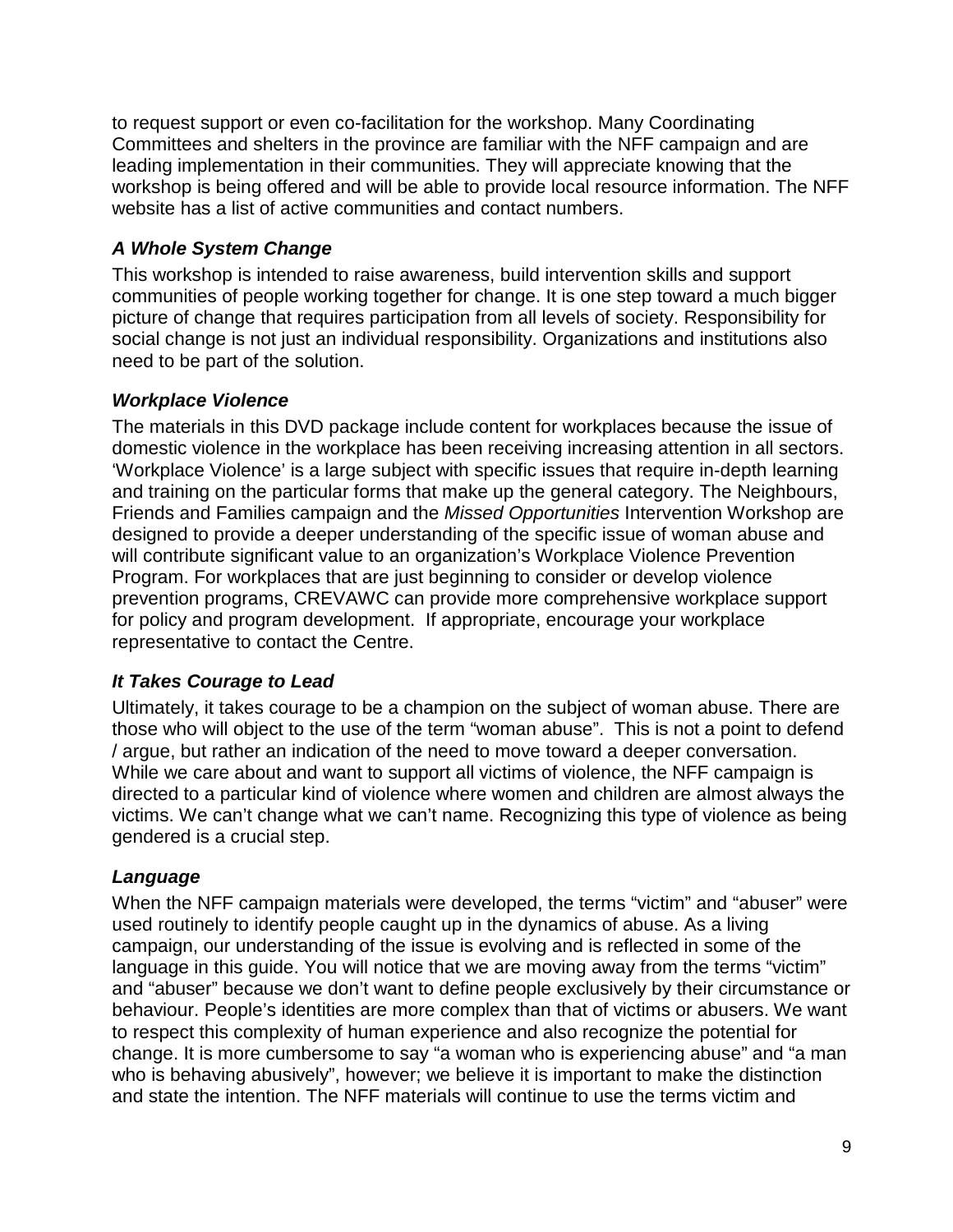abuser, and sometimes so do we as facilitators. We are not encouraging rigidity or political correctness but rather sensitivity to the importance of how we use language in a way that may limit or label a person.

#### <span id="page-9-0"></span>*The Importance of Evaluation*

We are learning how to engage people in the issue of woman abuse and need to assess the effectiveness of our efforts on an ongoing basis. Included in this package is an evaluation form. Evaluations play a critical role in maintaining and guiding the campaign. The CREVAWC requests that facilitators hosting this workshop use the evaluation form and then share the information to contribute to a pool of provincial data. Hard-copies can be sent to the Centre where they will be tabulated. Please send your evaluations to:

#### **Centre for Research and Education on Violence against Women and Children**

1137 Western Road, Room 1118 Faculty of Education Building The University of Western Ontario London, Ontario, CANADA N6G 1G7

# <span id="page-9-1"></span>**ADVANCE PREPARATION**

- Watch the *Missed Opportunities* DVD and interventions 'as a participant'. Then, think about the needs of your session (time, purpose etc.) and the needs of the participants (their interests, level of awareness and experience)
- Read through this guide for tips on facilitation, *Missed Opportunities* 'lessons learned' and Structured Rehearsals
- Review the Neighbours, Friends & Families materials
	- o Speaker's notes have been included with the PowerPoint presentations so that you can see the key points and emphasis for discussions
	- o If the workshop is for a community group, you may wish to delete some of the workplace specific slides. The NFF PowerPoint is not locked so that you can customize the presentation for a variety of audiences
- Familiarize yourself with local resources know the name and phone number of the local women's shelter, contact for a Violence against Women Coordinating Committee, Sexual Assault Centre, Police Services etc. Include the contact information in your presentation.
	- o You may want to contact the shelter and talk with them about your intentions for the workshop and possibly to ask for their support in planning and/or to attend the workshop. If they are already providing NFF presentations in the community, they may be able/willing to co-facilitate. They may also have a list of local resources available that you can use as a handout at the workshop.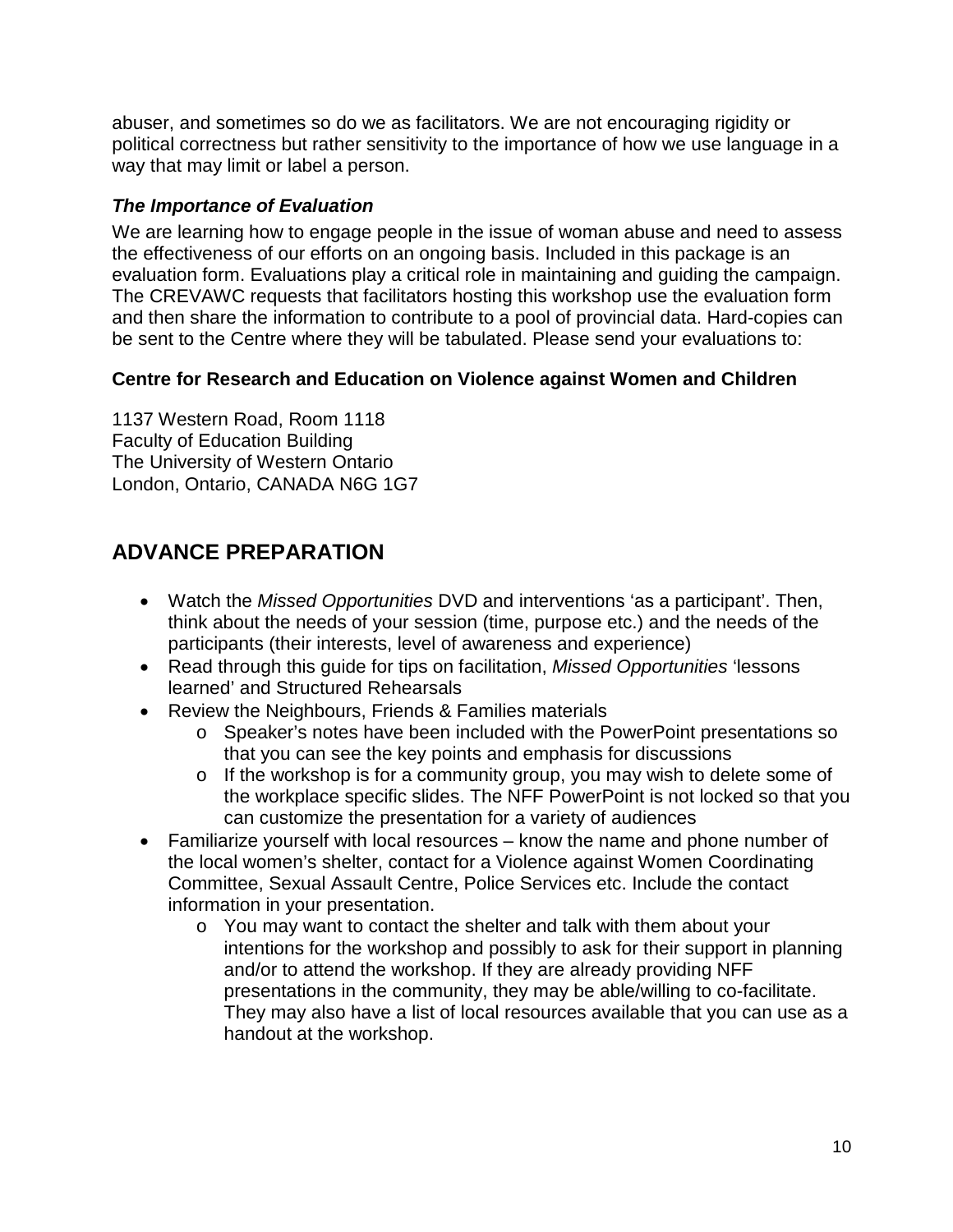#### <span id="page-10-0"></span>*Staging the Play*

There is no question that live theatre will provide the most dynamic experience for an audience. If you have the time and support to stage *Missed Opportunities*, you will want to refer to the Director's Guide that is included on the NFF website. The Guide has additional tips and information for facilitating the play. The script is also available. We have included a sample agenda to help you develop your workshop. Facilitating a forum theatre experience does call for special skills. If possible, take training – see the resources section at the end of the guide.

#### <span id="page-10-1"></span>*Using the DVD*

*Caution: Unless you structure the experience, people will watch a DVD in a passive way.*

To encourage active viewing, put participants in a problem-solving or information seeking mode. You can sandwich active exercises / discussions between scenes from the DVD. The sample agenda below is designed in this way.

*Caution: Whether you are staging the play or using the DVD, the subject matter is difficult and the images are graphic. It can cause anxiety or strong emotional responses, especially for people who have experienced abuse.*

Prepare viewers just before watching that they may find the content disturbing or upsetting. Give people the option to leave if they find the experience too difficult. Let them know that there will be time to talk about the DVD after the viewing. If you have VAWtrained counselors participating in the workshop – point them out and let the audience know that they will be available to talk one-on-one if requested. (Note – while it is important to plan for this type of response, we have found that it is very rare that a participant needs such individual support)

# <span id="page-10-2"></span>**WHAT DO WE MEAN BY "INTERVENTION"?**

The authors of *Influencer: the Power to Change Anything* contend that complex social issues can be changed by identifying a few "vital behaviours" that if everyone adopted, would fundamentally change the issue. $3$ 

Included in the workshop package is a PowerPoint presentation titled "The Journey to Safe and Effective Interventions". This is the "take-away" portion of the workshop that sets the tone for interventions by identifying the individual skills and behaviours we want to practice. In the spirit of *Influencer*, we are working with a definition of an "effective" intervention that cultivates three vital behaviours of recognition, response and referring that we teach as: See it, Name it, Check it.

<span id="page-10-3"></span><sup>&</sup>lt;sup>3</sup> Influencer: The Power to Change Anything written by Kerry Patterson, Joseph Grenny, David Maxfield, Ron McMillan and Al Switzler.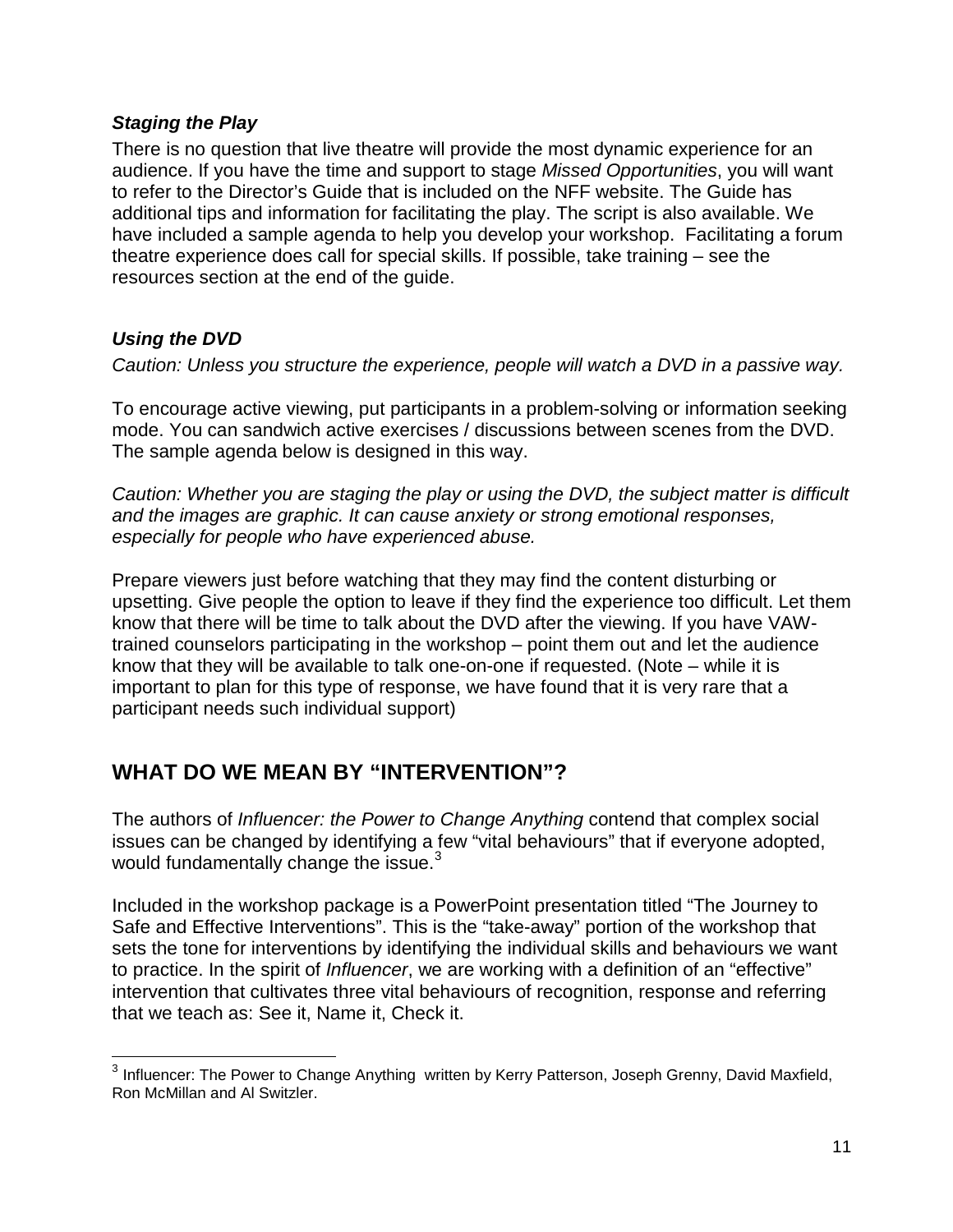- *1.* **RECOGNIZE:** See the warning signs of abuse
- *2.* **RESPOND:** Name what you see, assess danger
- *3.* **REFER:** Check your concerns/questions with professionals and community resources, make referrals $4$

**RECOGNIZE** that a colleague may be involved in an abusive relationship. See the indications of abuse. Here are some warning signs to look for:

- Obvious injuries such as bruises, black eyes, broken bones, hearing loss these are often attributed to "falls," "being clumsy," or "accidents."
- Clothing that is inappropriate for the season, such as long sleeves and turtlenecks also wearing sunglasses and unusually heavy makeup.
- Uncharacteristic absenteeism or lateness for work.
- Change in job performance: poor concentration and errors, slowness, inconsistent work quality.
- Uncharacteristic signs of anxiety and fear.
- Requests for special accommodations such as requests to leave early.
- Isolation; unusually quiet and keeping away from others.
- Emotional distress or flatness, tearfulness, depression, and suicidal thoughts.
- Minimization and denial of harassment or injuries.
- An unusual number of phone calls, strong reactions to those calls, and reluctance to converse or respond to phone messages. Others in the workplace may take insensitive or insulting messages intended for the colleague experiencing abuse.
- Sensitivity about home life or hints of trouble at home comments may include references to bad moods, anger, temper, and alcohol or drug abuse.
- Disruptive personal visits to workplace by present or former partner or spouse.
- Fear of job loss.
- The appearance of gifts and flowers after what appears to be a dispute between the couple which may include physical violence.

Someone who is behaving abusively at home may be "invisible" as an abuser at work. Perhaps he is an excellent worker, manager, professional and does not reveal overtly violent behaviour in the work environment. Below are some visible warning signs that may indicate an abusive temperament:

- May bully others at work.
- Blames others for problems, especially his/her partner.
- Denies problems.
- Shows "defensive injuries" (such as scratch marks).
- Is knowledgeable about the legal and social service systems and use it to his/her advantage so it appears that he/she is the victim.
- Is absent or late related to his/her actions toward the victim or for court or jail time.
- Calls his/her partner repeatedly during work.

<span id="page-11-0"></span> <sup>4</sup> "Recognize. Respond. Refer." is adapted from materials provided by the Colorado Bar Association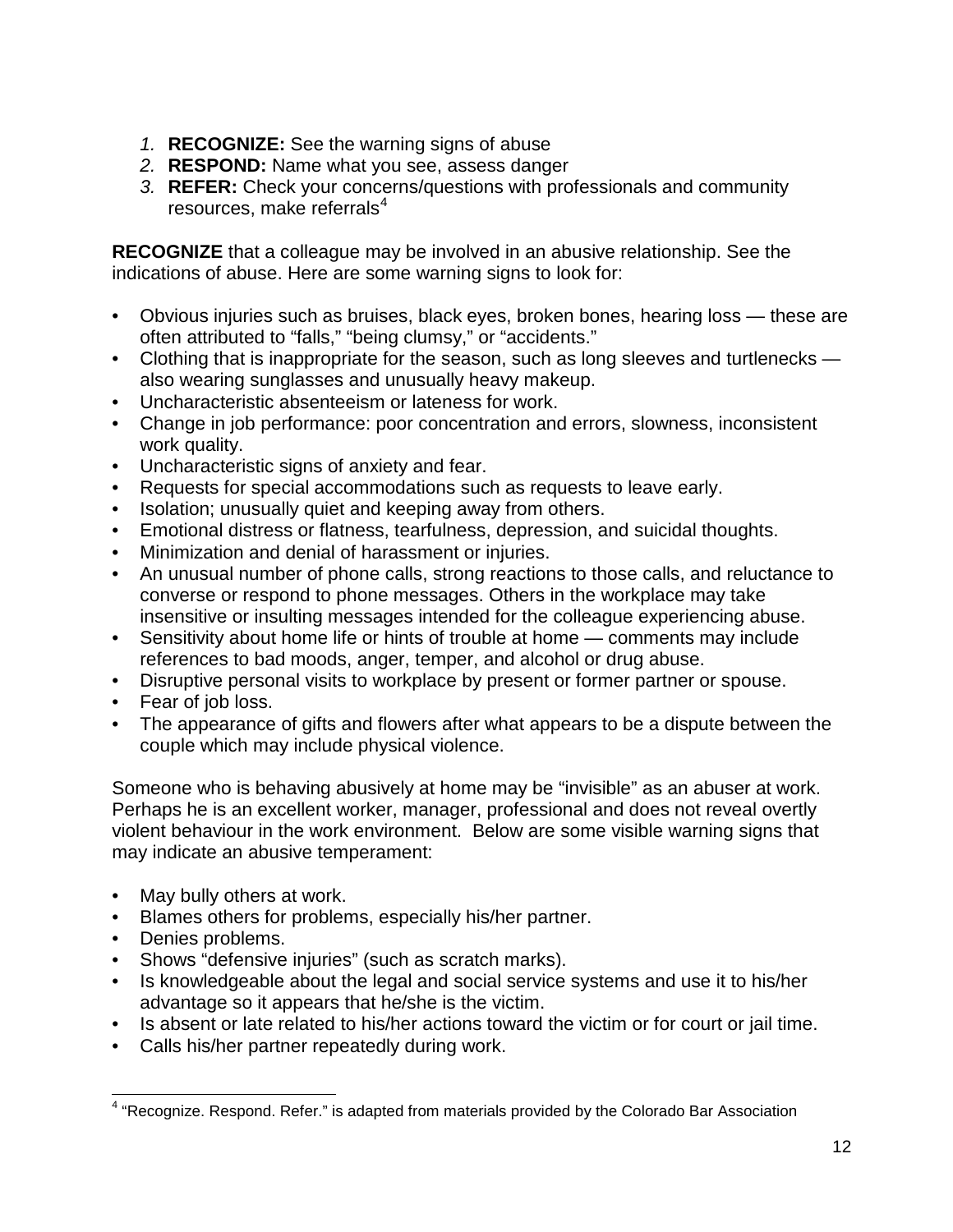**RESPOND** to someone who discloses abuse to you with concern and support. Name the abuse you see happening.

- Accept her/his reluctance to talk about the abuse; listening is the first step; it may take time and several conversations before she/he will verbalize that she/he is being abused; be there and be patient.
- Listen in a nonjudgmental way.
- Let her/him know that domestic violence is a crime and that she/he can seek protection from the courts.
- Provide her/him with information about workplace and community resources and suggest safety planning.
- Do not tell the person what you believe she/he should do; respect the person's ability and responsibility for solving her/his own problems (when connected with appropriate resources).
- Do not try to intervene physically; this can put you at risk as well. In an emergency call the police.
- Here are some ways that you can gently and indirectly probe the issue:
	- I've noticed you've been distracted lately, and you don't really seem to 'be yourself.' I am concerned about you, and am wondering if there is anything I can do to assist you?
	- I've noticed a change in your work in the past few months. You are not as productive, you are frequently late for work, often leave early, and have missed a few meetings. I am concerned about you, and about your work performance – is there anything I can do to help you improve or get back on track?

**REFER** to experts and professionals. Check with them about your concerns and questions.

- The Assaulted Women's Helpline at 1-866-863-0511 offers a 24-hour telephone and TTY 1-866-863-7868 crisis line for abused women in Ontario. The service is anonymous and confidential and is provided in up to 154 languages.
- Call your local women's shelter. The phone number will be listed in the information pages at the front of the telephone directory.
- Workplaces may have a person or a team of people who have been trained to help women experiencing abuse. Find out if there are resources in your workplace.
- Partner Assault Response (PAR) programs, are specialized counselling and educational services offered by community-based agencies to people who have assaulted their partners. PAR programs aim to enhance victim safety and hold offenders accountable for their behaviour. The Assaulted Women's Helpline can help you find a program in your area.
- See [www.neighboursfriendsandfamilies.ca](http://www.neighboursfriendsandfamilies.ca/) for more information.
- In an emergency, call 911.

#### **Handling Disclosures**

If someone discloses abuse, here are some simple messages you can convey: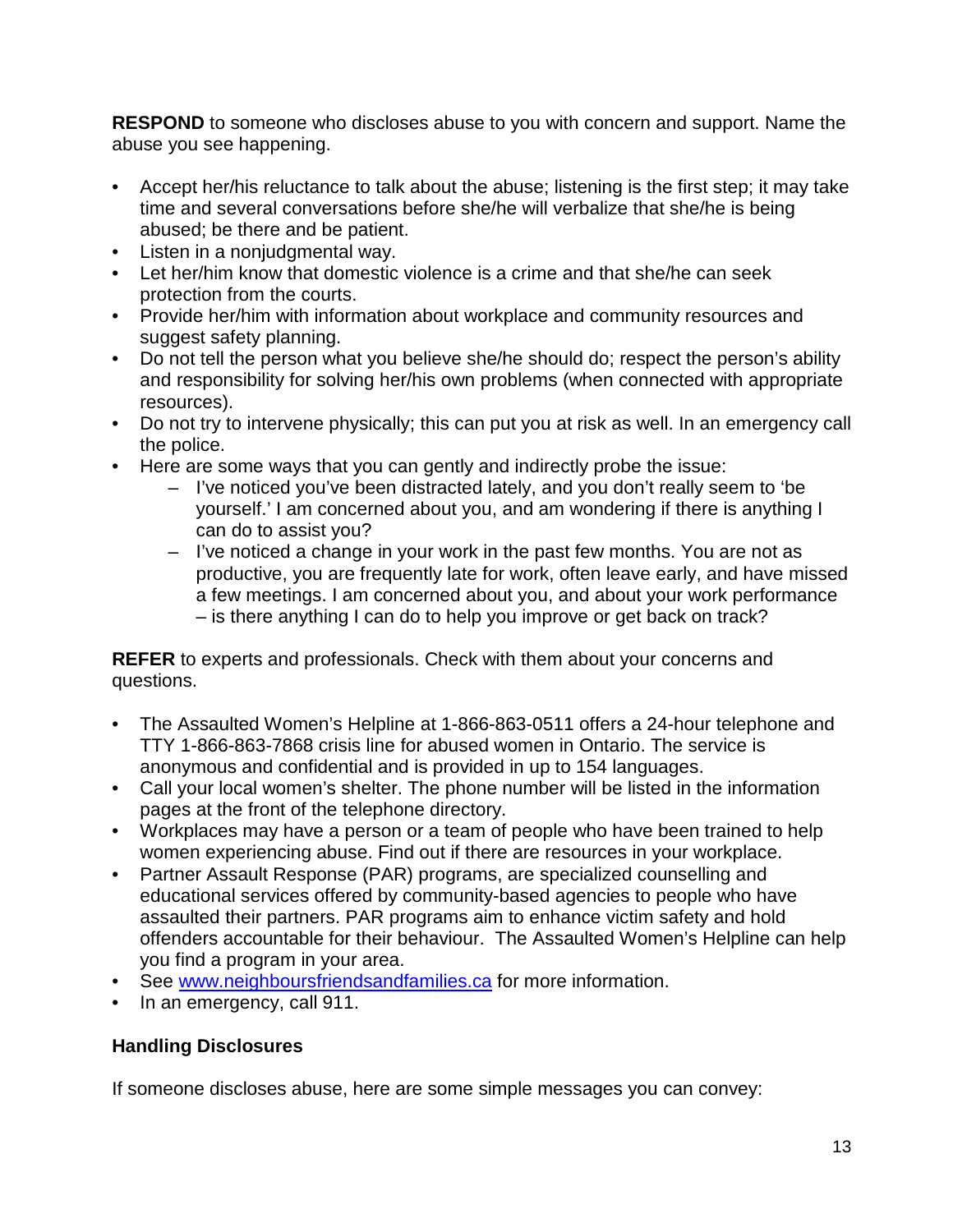- I am concerned for your safety.
- I believe what you are telling me.
- You are not responsible for what your partner has done to you.
- You don't deserve to be verbally, emotionally, or physically abused.
- Without intervention the abuse likely will get worse.
- I will support you and your decisions.
- This affects your children, too.

#### <span id="page-13-0"></span>**SKILLS OF EFFECTIVE INTERVENTION**

| What are the<br>three Vital<br><b>Behaviours?</b> | <b>What skills are</b><br>needed?              | What is the motivation<br>to Act?                                                                                                                  | What is needed to be Able<br>to Act?                                             |
|---------------------------------------------------|------------------------------------------------|----------------------------------------------------------------------------------------------------------------------------------------------------|----------------------------------------------------------------------------------|
| <b>RECOGNIZE</b><br>See It                        | Recognition<br>Awareness                       | Understanding that<br>abuse that is seen is just<br>the tip of the iceburg<br>Understanding the<br>situation will escalate<br>without intervention | Knowledge of the warning<br>signs and high risk factors                          |
| <b>RESPOND</b><br><b>Name It</b>                  | Communication<br>• Objective<br>• Non-judgment | Understanding how<br>isolation contributes to<br>ongoing abuse<br>Understanding that<br>silence is a form of<br>collusion                          | Compassion/Caring/Courage<br>Understanding of the need<br>for safety and respect |
| <b>REFER</b><br><b>Check It</b>                   | Advocacy<br><b>Efficacy</b>                    | Safety for self and others<br>Understanding the need<br>to get professional help                                                                   | Knowledge how to find and<br>use available resources<br>Relationships            |

# <span id="page-13-1"></span>**BYSTANDER INTERVENTION SCENARIOS**

*Missed Opportunities* allows for practice of three different bystander intervention scenarios.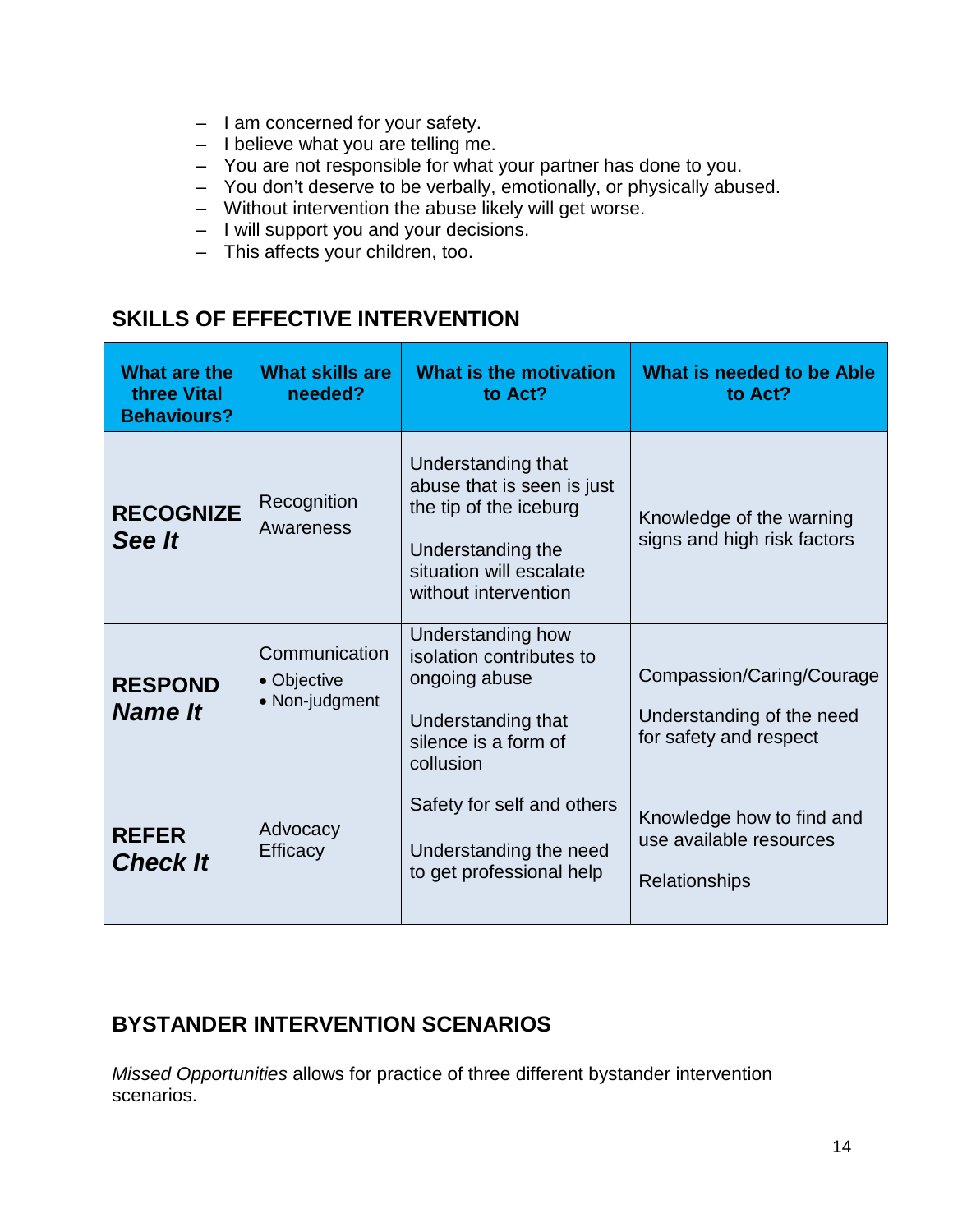- 2. Sharing concerns with a woman you suspect is being abused
	- A woman who is a friend
	- Who is a colleague

#### **Discussion Points**

Acknowledge how difficult it can be to support a woman who may not want your help or who denies the abuse is happening. Denial is a frequent first response and bystanders need to understand that denial doesn't mean the intervention isn't needed or even wanted. For many women, it may be the first time they have had to confront the issue and shame/embarrassment is likely to surface. No one wants to be a victim. This is a good place to talk about how language can contribute to her sense of isolation by labeling her as a "victim". Bystanders can show more sensitivity to her as a person and for the complexity of her situation by describing abuse as something that *is happening* to her. (See the section: Things to Think About – Language)

We share a lot of historical social baggage that has blamed victims in general and women experiencing abuse often blame themselves for the situation. Workshop discussions should reflect the need for non-judgment, understanding of safety issues, and how and why to be respectful. We hold to the position that a woman has to decide for herself when and/or if she wants to leave. Learning to be supportive by naming abuse for what it is – using objective language in a non-judgmental way – and without providing 'advice' about what 'to do' about it is an important lesson for most people. Expressing concern can be done without offering advice. Ultimately, support is effective if the door is left open for future interactions.

- 3. Sharing concerns about a woman who you suspect is experiencing abuse
	- **With your friends**
	- **With her friends, family**
	- **With your co-workers / manager**

#### **Discussion Points**

The goal in sharing concern about a woman who may be experiencing abuse is to keep her safe. Before you talk to someone else about a women you have concerns about, ask yourself, 'How will this help her be safer?' If you are not sure of your answer, call the Assaulted Women's Helpline or your local shelter to discuss the situation.

Bill 168 will require new responsibilities under the Ontario Occupational Health and Safety Act for employers to educate staff on domestic violence. If the workshop is taking place with a workplace, check the workplace violence policy. Does it include responsibilities for reporting when staff become aware of woman abuse/domestic violence? How is confidentiality protected to the fullest extent possible? This means that information is shared on a 'need to know' basis. Remember that employers are responsible for the safety of both a woman experiencing abuse and her co-workers.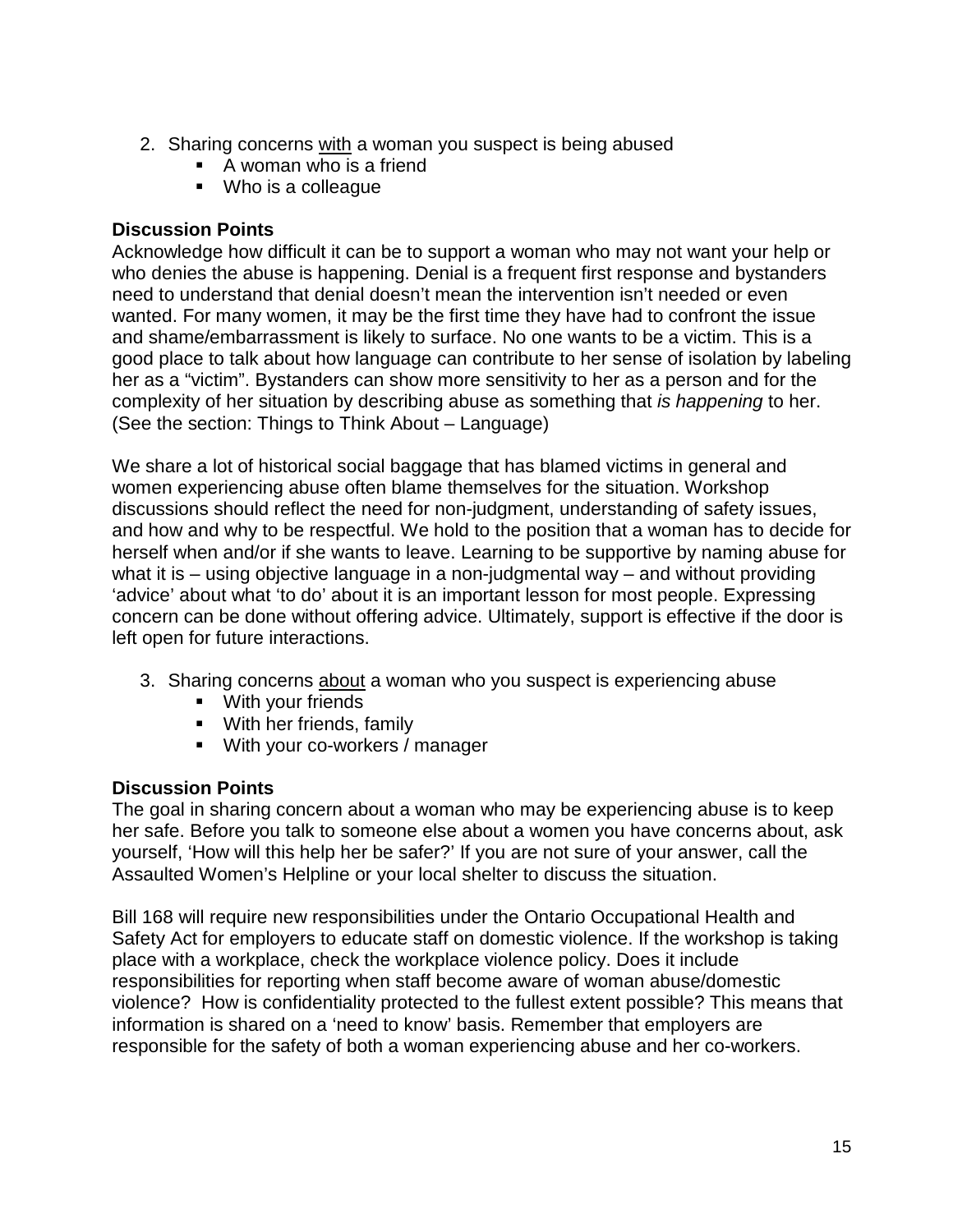How do you talk to others about your concerns and avoid the trap of gossip – which will further isolate the woman? Ask yourself, 'who needs to know and why?' every time you want to share information about a woman you suspect is experiencing abuse.

- 4. Talking to an abusive man
	- **Who is your friend or family member**
	- Who is a co-worker

#### **Discussion Points**

Context is crucial in this scenario. Neighbours, Friends & Families does not advocate confronting an abusive man. In our experience, male participants in the workshop often want to confront abusive behaviour in an aggressive way. They are angry and contemptuous about the abuse and want to make it stop. The response is understandable, as is the desire to want 'to make' the abuse stop by threatening or shaming the man; however, it is more likely that this kind of intervention will escalate into a confrontation and may put the woman at even greater risk.

The important point that needs to be emphasized: if the man, who is using abusive behavior to control his partner, is your brother, or your friend, you may be the very best person to talk with him about getting help. Expressing genuine care and concern about him and his family is much more likely to be effective in convincing him to seek help.

#### **Desired Outcomes of Intervention**:

What do we want to happen as a result of an intervention? What are the goals of intervention?

- The abuse is named, recognized as abuse
- The isolation is interrupted:
	- o an abused woman knows that someone else knows and cares about what is happening to her
	- o an abusive man knows that his behavior has been witnessed and that people are concerned about him and his family / he becomes aware that his behaviour is socially unacceptable
	- o the bystander is not left silent and alone with concern and fear
- Resources are shared this includes information about where to find help
- Comfort/relief of knowing that you have found the courage to take action that is effective and safe
- The door is left open for future conversations or other kinds of support

#### **Intervention Discussion - Key Points**

- Small actions can make a big difference our goals for intervening are better to be modest than heroic.
- Any intervention needs to be handled respectfully and with regard to everyone's safety.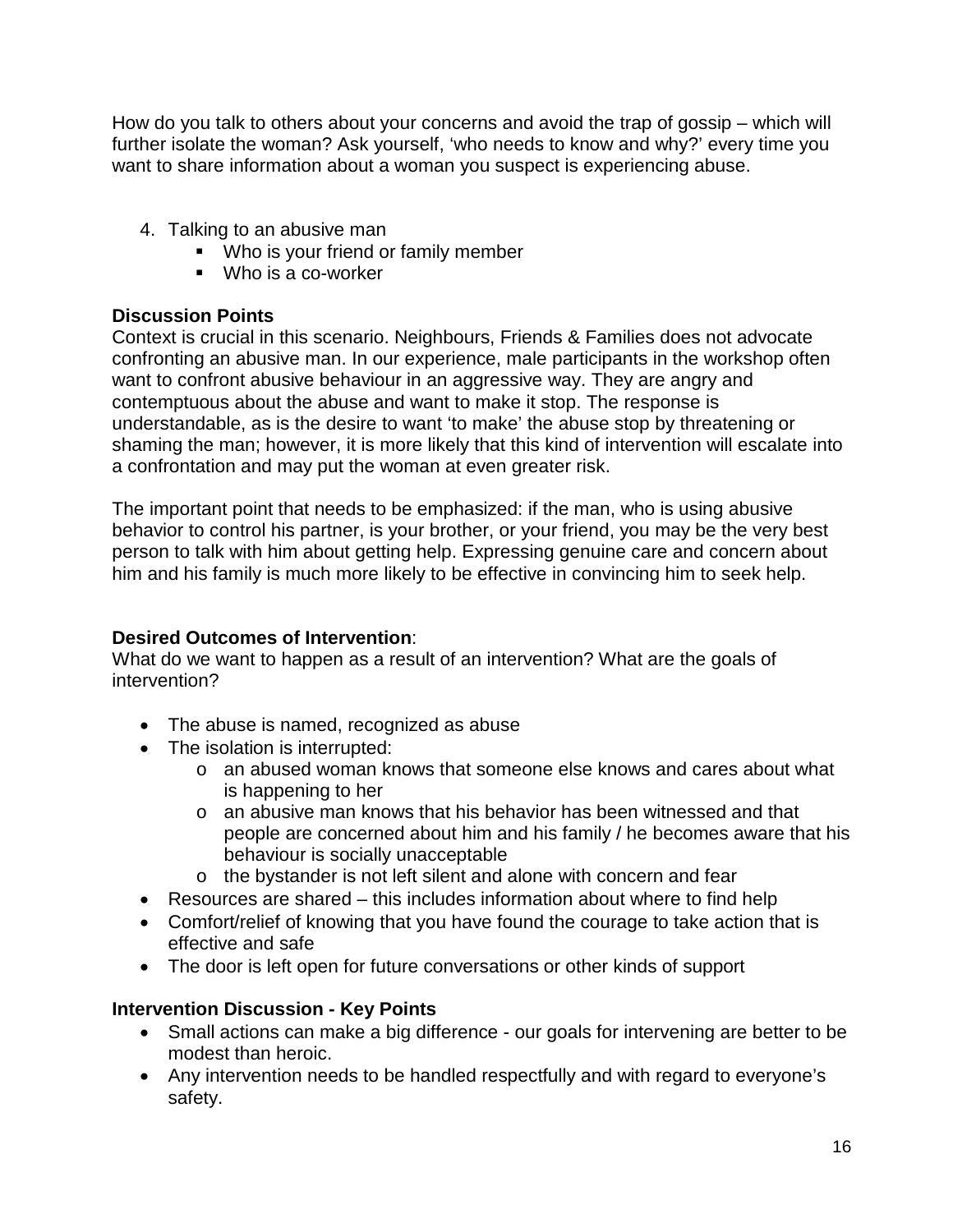- We want to cultivate understanding of the complexity of every situation and that ultimately, it is the woman who has to make the decision about leaving an abusive relationship.
- Leaving is not the only solution.
- You may never know what difference a gesture of kindness or concern can make in the life of a woman and her family experiencing abuse.

*See it, Name it, Check it* is an everyday intervention strategy that anyone can practice by recognizing abuse, responding safely and appropriately, and by making referrals.

# <span id="page-16-0"></span>**STRUCTURED REHEARSALS**

A Structured Rehearsal is a scenario designed to practice a skill. It is different from a role play because a participant receives immediate feedback and has the opportunity to practice the skill again.

- 1. Isolate the skill to be practiced be specific, keep it simple
- 2. Try an idea
- 3. Get immediate feedback
- 4. Try it again

Structured Rehearsals follow after each *Missed Opportunities* scene. If the workshop is for a workplace, you can customize the scenarios for your audience. A series of generic workplace scenarios have been included in the appendices. Use the three Bystander Intervention Scenarios as a guide to the points that should be part of the discussion.

# **Facilitating Structured Rehearsals**

Following each scene from *Missed Opportunities:*

- **1. Ask participants – "What did you see?"**
	- a. What are the warning signs? Are there high risk factors present? (encourage participants to use the NFF brochures)
	- b. How do participants interpret the actions and behaviours of the characters?
		- Participants will interpret things very differently allow the differences to surface in discussion to emphasize the impossibility of knowing for certain what is happening. This will highlight the importance of asking questions and breaking the isolation rule. It will also promote greater appreciation for the complexity of every situation, provide the experience of creating a more complete picture of a situation together, and support the idea that we have to help each other take safe and effective action
	- c. Missed opportunities for intervention where and what are they?
		- What are the safety and respect considerations?

#### **2. "What are the ideas for intervention?"**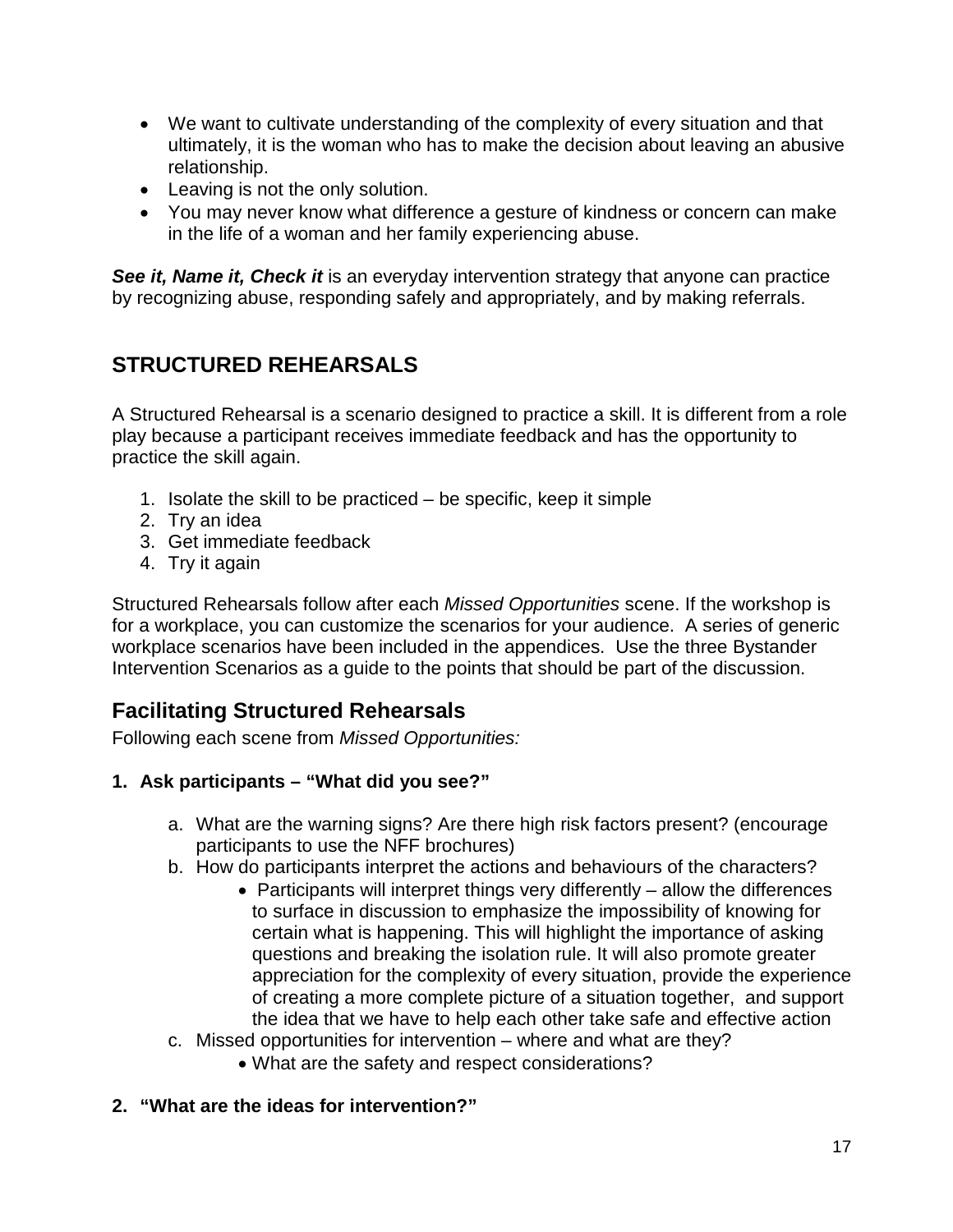At this point you are looking for one-sentence ideas from participants that objectively describe the kind of intervention that might work. Instruct them not to role play their idea in explaining it to the group. Model the kind of answer you want:

Examples (Scene 1):

- The minister could ask to meet with Diane another time
- After Diane leaves, the minister could ask Susan if she is concerned about Diane and they could discuss possible interventions

#### **3. Try the idea**

Ask for a volunteer to try the idea and for a volunteer to play the role of the other character(s). If the structured rehearsal will take place in the large group – ask the volunteers to come to the front / centre of the room.

Before they begin:

- Ask the volunteer (Actor  $1 A1$ ) who is trying the idea to identify the skill they want to practice and the goal for their intervention
- Ask the volunteer (Actor  $2 A2$ ) playing the other character to describe how that character might be feeling / thinking before the intervention
	- o The direction for A2 is to simply respond to A1 in a way that seems consistent with the frame of mind of the character

#### 4. **Get Immediate Feedback**

Once the scenario plays out – stop the action. Don't allow it to go on for very long. Structured rehearsals are most effective when a single idea is played out in just a few sentences. It becomes apparent very quickly whether the approach is going to open the door to dialogue – or close it.

- Ask A1 for their sense of how effective they were. Did they achieve the goal? If so, what made it work? If not, what was the problem?
- Next, ask A2 how well the intervention worked from their perspective. Are there any suggestions A1 might try to make it work better?
- Also ask the audience what they noticed from their vantage point. Ask what suggestions they can offer.

#### **5. Try Again**

- If the first try was effective you can ask for another volunteer to try a different idea or approach
- If the first try was not so effective and resulted in suggestions about how to change the intervention – try the idea again with the same volunteers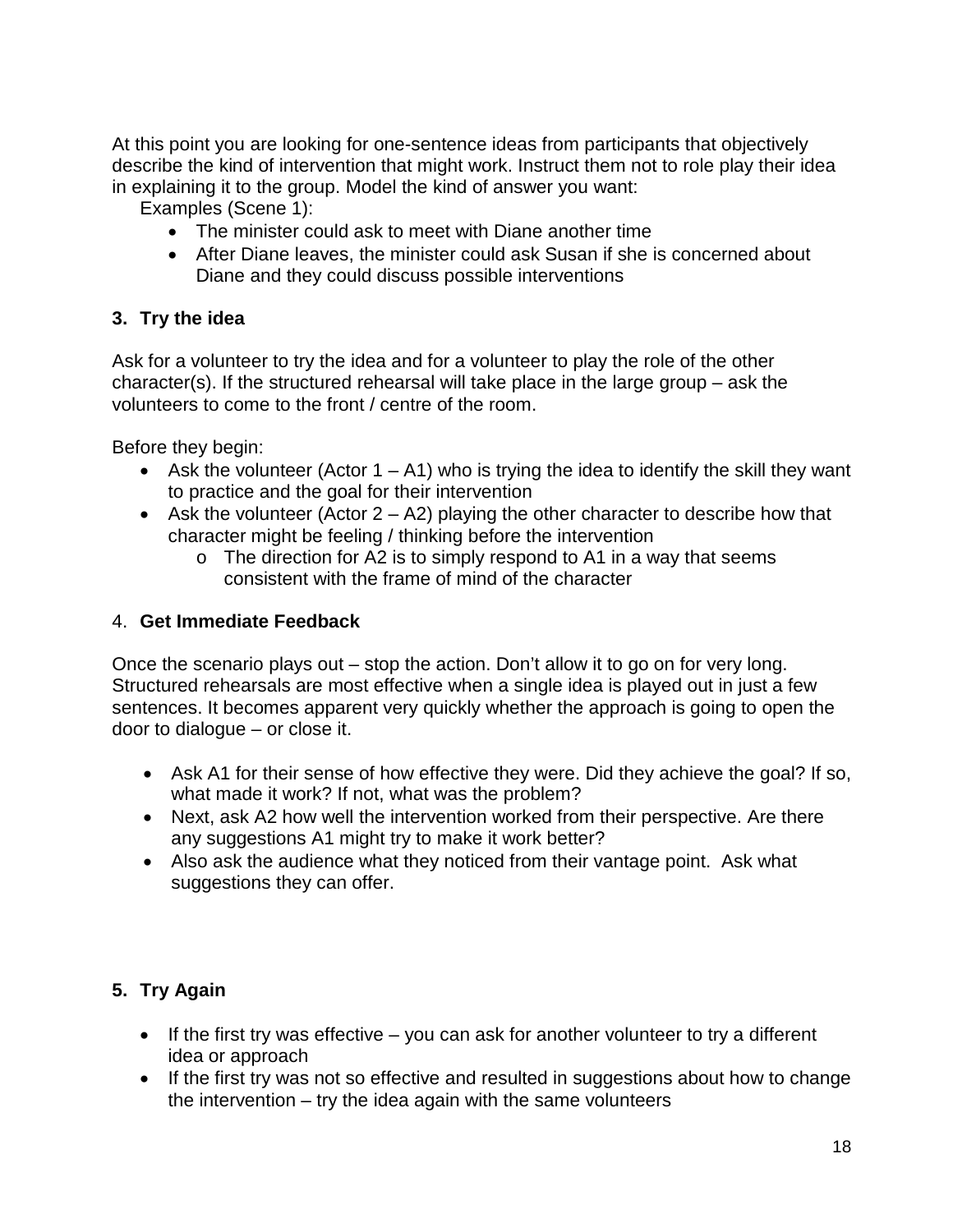• Ask for what makes the intervention effective / not effective – what is the quality of an effective intervention? What makes it work for each actor? Encourage people to state the obvious.

#### *Option for Small Groups*

We found it best to work with the whole group so that everyone has a chance to see the structured rehearsal format. In a large group setting, and once participants understand the format, you can break them into small groups of three so that more people have an opportunity to practice. In the groups of three you will have 2 actors and 1 spectator. As you move through the different scenes, encourage people to try each of the roles. The spectator provides a third perspective on the intervention. Allow enough time for the small groups and then bring them back to the large group to discuss the lessons, issues and challenges each group experienced.

#### *DVD Interventions*

There are examples of effective and non-effective interventions on the Missed Opportunities DVD. You can decide how or if you want to use them to facilitate discussion about the qualities of safe and effective interventions. Ask participants to identify the qualities that make interventions effective or not effective. Encourage people to state the obvious – articulating that which works and why it works is an important part of the experience and the practice.

#### *Cautions*

Scene 2 at the home of Diane and Sam: There are no opportunities for intervention for the family members. The workshop is designed to support and encourage bystander interventions. For this scene you can ask people to imagine themselves as the neighbours who have heard yelling through open windows. What can they do in the moment? What might they do in the future?

NOTE: Scene by Scene suggestions for facilitating the Structured Rehearsals can be found in the Lessons Learned section.

# <span id="page-18-0"></span>**DESIGNING YOUR WORKSHOP**

#### <span id="page-18-1"></span>*What you will need: Materials*

- 1. Missed Opportunities
	- DVD / Play Facilitator's Guide / Director's Guide
	- PowerPoint: The Journey to Safe and Effective Interventions
- 2. Neighbours, Friends and Families
	- PowerPoint presentation
	- NFF DVD "What Everyone Needs to Know about Woman Abuse"
		- The story of Sandra Schott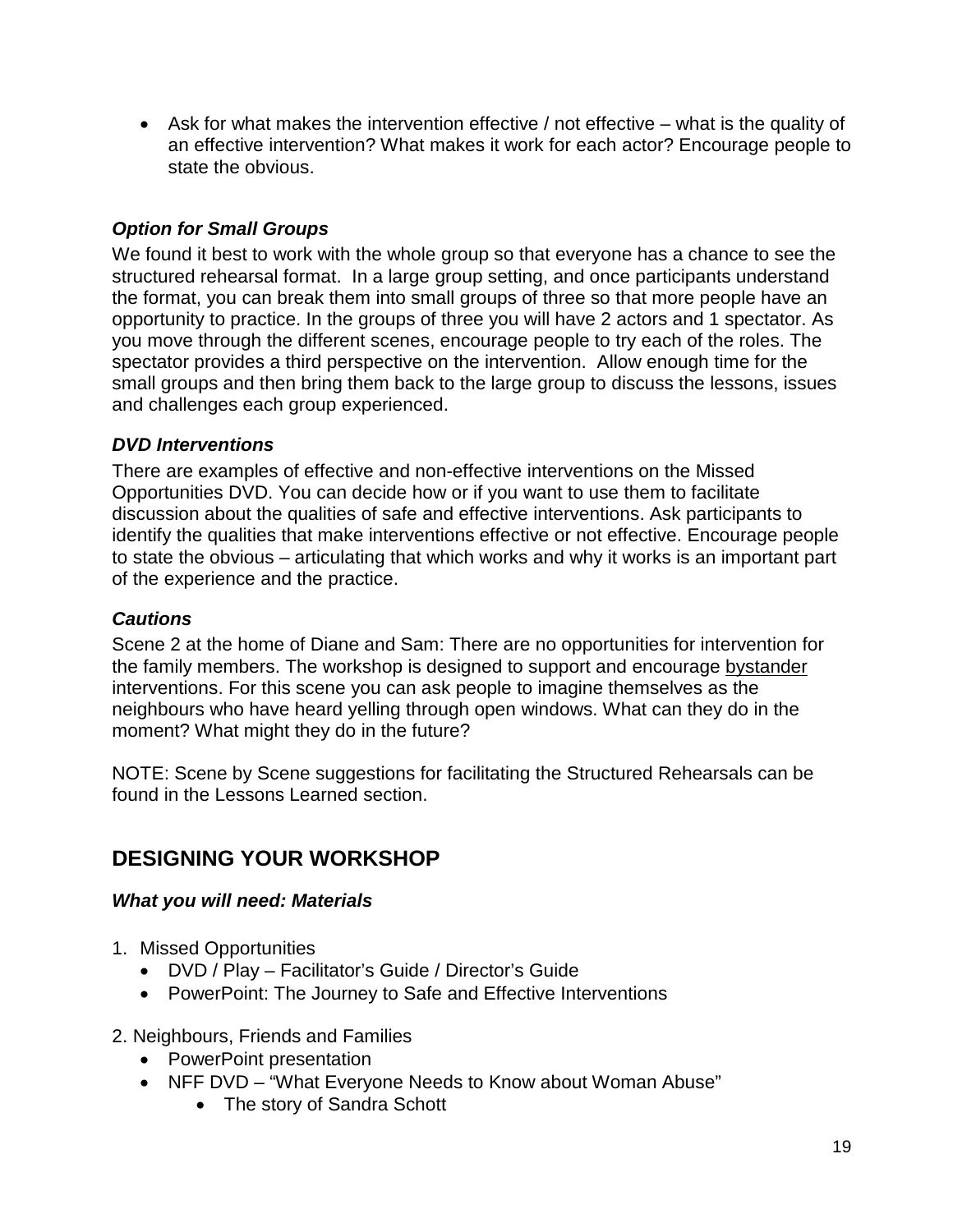- 2 Public Service Announcements
- Brochures (should be handed out to all participants at the start of the workshop)
	- Safety Planning
	- Warning Signs and High Risk Factors
	- How to Talk to an Abusive Man
- Safety Cards
	- o Business card size versions of brochures
- Evaluation Form

Note: If time does not permit the full one hour NFF presentation; or if your group has already seen the presentation – you may want to create a shorter version to review the campaign purpose and resources. It is most likely that not all of your participants will be familiar with the campaign.

The short presentation may not include time for the 15 minute video that tells the story of Sandra Schott. We have found this video has a strong impact for audiences but needs time for discussion and debrief.

The NFF PowerPoint presentation is not locked so that you can adapt it for different groups. The PSAs can also be used to teach warning signs and high risk factors.

You can order brochures from the NFF website.

#### <span id="page-19-0"></span>*Technical Requirements*

You will need:

- a laptop with projector and screen and/or TV and DVD player
- Speakers (if using a laptop and projector) Laptop speakers will not be loud enough

Always test your equipment prior to the workshop. Remember to set your audio levels for the DVD before beginning. You might want to carry with you an extension powerbar as a precaution in venues you are unfamiliar with.

TIP: If you are using a projector for the workshop – before the workshop begins you can cue all of the presentations and NFF DVD up so that everything is ready to play. You can toggle back and forth between multiple screens by holding the "ALT" key and then tapping the "TAB" key to move from screen to screen.

### <span id="page-19-1"></span>**SAMPLE AGENDA**

There are many ways you can combine the materials contained in this package to create a powerful workshop experience. In this section you will find a sample agenda that you can adapt to your needs, the amount of time available, the audience, and your skills and experience as a facilitator. Immediately following the agenda outline you will find more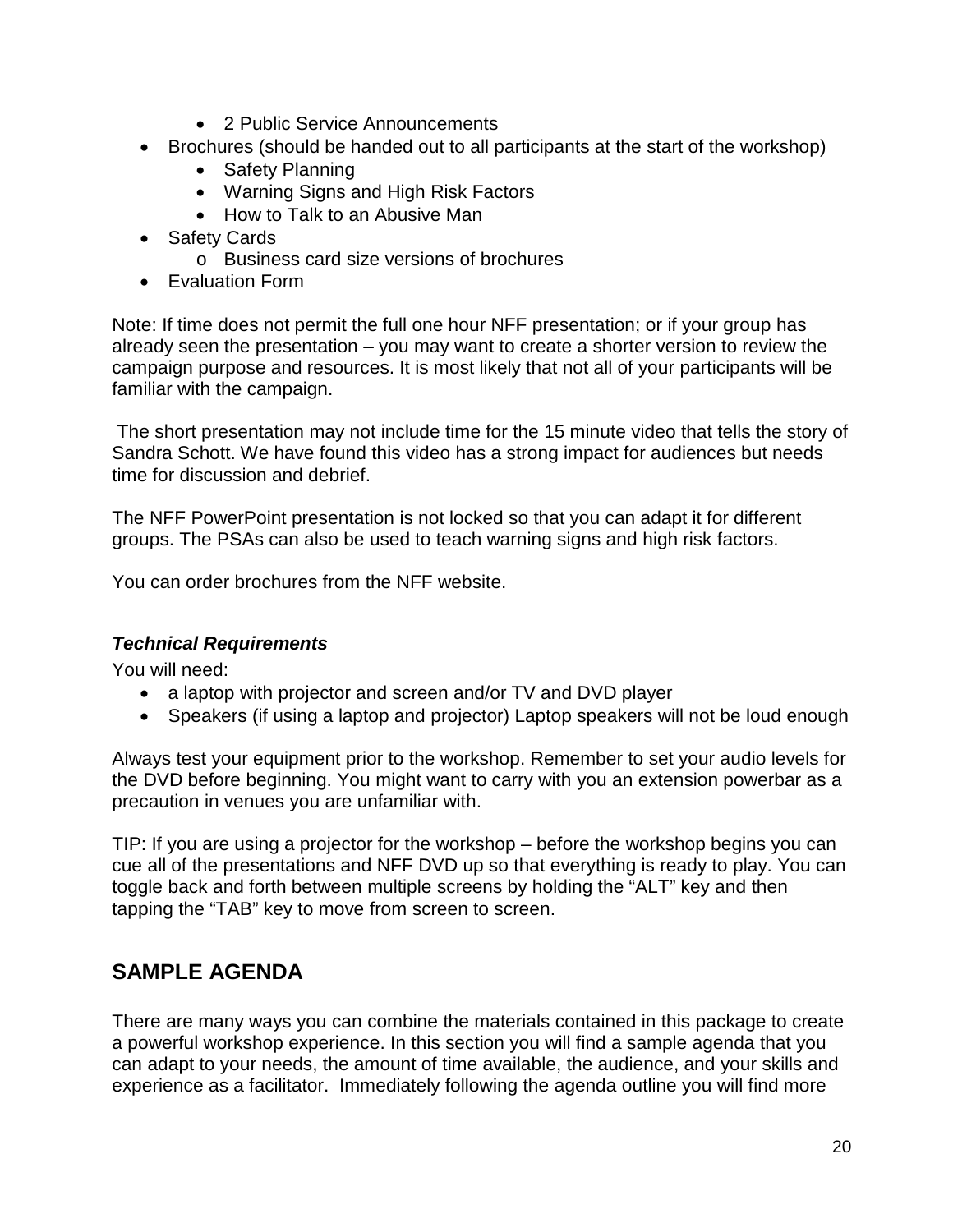detailed ideas and suggestions about how to work with each of the components of your workshop.

The PowerPoint presentations include speaker's notes that will provide you with additional background information. They are included as a guide only and reflect our lessons learned about connecting with audiences and conveying key information effectively. The NFF PowerPoint is unlocked and so can be adapted or changed to suit your style or audience. We fully expect that as you become comfortable with the tools, you will make them your own. Don't be afraid to experiment! This package is the result of many trial and error experiences.

We have found it best to hand out the NFF brochures prior to beginning the workshop so that participants can refer to the materials as you move through the workshop. You may also want to provide handouts of the PowerPoint presentation(s).

#### **Sample Agenda: Full Day Workshop**

This agenda assumes that your audience has not previously been exposed to the NFF campaign. In the full day workshop you will have time to provide the complete Neighbours, Friends and Families presentation. You will also need to include time for breaks and lunch.

#### **Workshop Outline**

- 1. Introduction **15 minutes** 15 minutes
- 2. PowerPoint: The Journey to Safe and Effective Interventions 20 minutes
- 3. PowerPoint: Neighbours, Friends and Families campaign 1 hour
- 4. Missed Opportunities (6 scenes: 30 45 minutes per) up to 4 hours
- 5. Closing Summary Participant Feedback Evaluation 30 minutes

#### **Workshop Details**

#### **1. Introduction**

- Introduce yourself and state the purpose for the workshop
- Tell the group why the issue matters to you
- Have participants introduce themselves and state briefly what they hope to get out of the workshop

#### **2. PowerPoint: The Journey to Safe and Effective Interventions**

Speaker's notes are included on the PowerPoint as a guide for you to deliver this presentation. You will be able to take time to discuss the different aspects of See it, Name it, Check it. This PowerPoint is locked and so cannot be changed.

#### **3. Neighbours, Friends and Families**

The NFF PowerPoint presentation included in the package has a workplace focus. If your audience is a community group, you may wish to delete some of the workplace specific slides. The presentation is not locked so that you can adapt it to suit your audience. When introducing the DVD "What Everyone Needs to Know", warn participants that the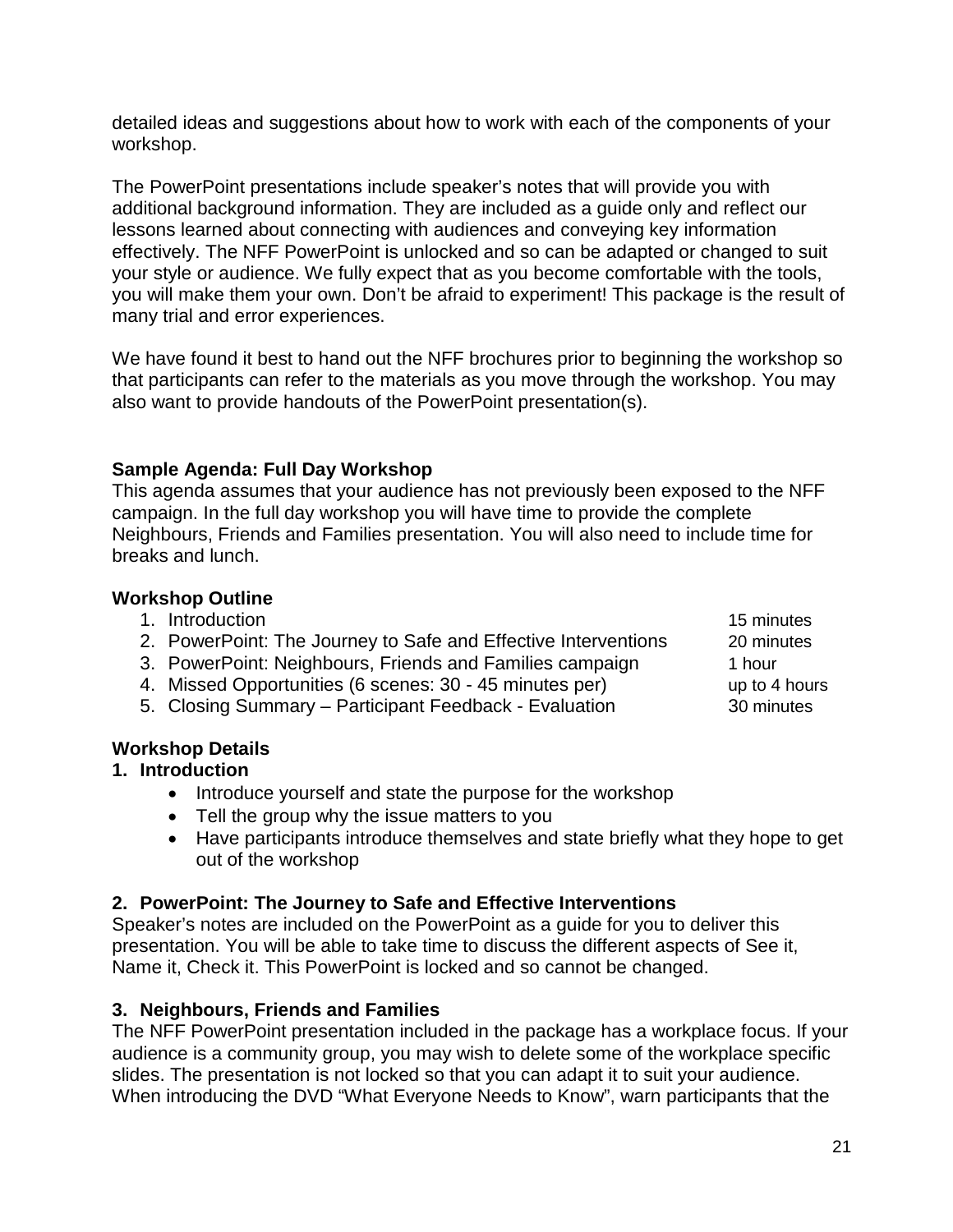content is difficult and may be upsetting. The purpose of this presentation is to introduce the campaign, talk about why the focus is on woman abuse and provide information about the available resources. The speaking notes will provide context to show our emphasis and the way in which we have presented the issues. Our goal in showing the presentation is to provide the information but also to help people understand that they need to be part of the solution.

#### **4. Missed Opportunities DVD**

- Provide brief background about the play
- Prepare participants that some of the scenes are violent and may be difficult to watch.
- Remind them that the takeaway skills are *See it, Name it, Check it* and that interventions always need to be 'handled' with safety and respect.

Show the DVD in its entirety and then work through it scene-by-scene. Once you start working through the scenes, provide breaks between each one for activity that refers to the skills of intervention as defined in the Journey PowerPoint. This is the portion of the workshop where you will focus on practicing the skills of *See it, Name it, Check it* through Structured Rehearsals.

#### **5. Closing Summary – Participant Feedback - Evaluations**

Briefly review *See it, Name it, Check it*. Identify any lessons learned or action steps that have been presented during the workshop. Take 5 minutes to complete evaluation forms. Go around the room and ask participants to summarize what they have learned or to make any closing comments.

# <span id="page-21-0"></span>**LESSONS LEARNED: FACILITATING** *MISSED* **OPPORTUNITIES**

In our opinion, facilitating a *Missed Opportunities* intervention workshop requires an experienced facilitator with a VAW background. We believe that there are too many cautions for someone with little or no facilitation or VAW experience to undertake the *Missed Opportunities* Intervention Workshop. We also recommend co-facilitation, the content is dense and we found great benefit (for ourselves and for the participants) in sharing the facilitation role between two facilitators.

#### <span id="page-21-1"></span>*General Cautions and Considerations*

#### **1. Caution: Victim-blaming**

Focus on bystander interventions – there is no opportunity for Diane or Hannah to intervene; they are caught in the situation. Sam also needs outside intervention and is unlikely to recognize his abusive behaviour by himself. The caution is to be mindful that victim-blaming is a real issue for abused women. Thinking of ways for them to intervene in their own situation does not reflect the intention of the workshop to build skills and knowledge of the bystanders.

#### **Considerations:**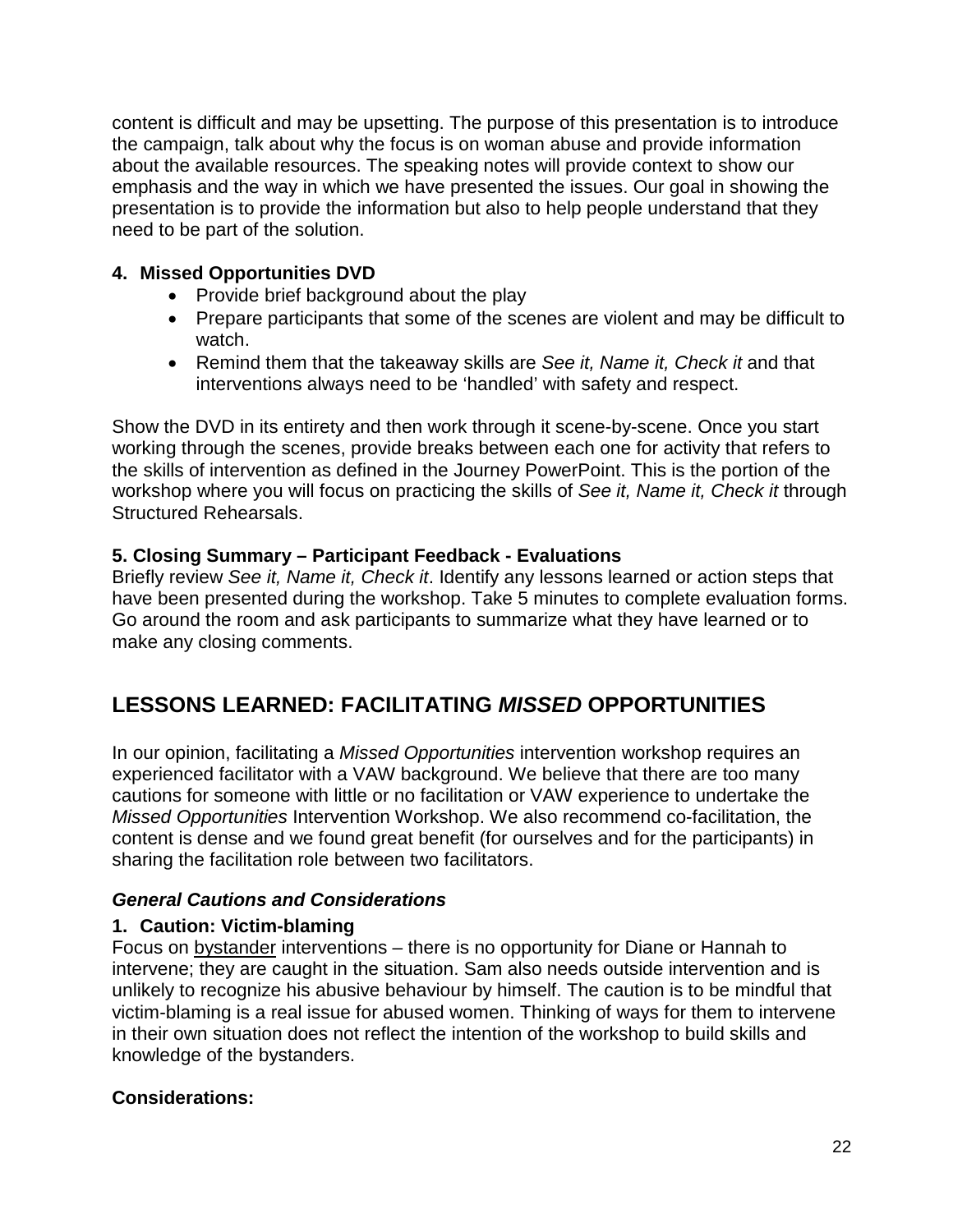- Acknowledge the social tendency to blame victims as part of the discussion about how to support an abused woman
- Scene Two takes place in the home of Sam and Diane where there are no bystanders and no opportunities for intervention. This is a good place in the workshop to talk about the high risk factors and intervention strategies that are most likely to be effective and truly helpful.

#### **2. Caution: Respect and Safety Issues**

Discussions about how to support an abused woman will quickly surface the issue of how to remain supportive when a woman stays in an abusive relationship. There are differing ideas about how much autonomy she has and whether it is 'okay' to 'allow' her to make the choice. The Neighbours, Friends & Families presentation includes a slide that outlines some of the 'traps' that keep her in an abusive relationship. As much as possible, the workshop should help people understand that they will never understand all of the reasons why a woman chooses to stay, and that understanding is not necessary for a bystander to be respectful and supportive.

#### **Considerations:**

- Possible interventions should always consider the two 'handles' of respect and safety as a matter of course:
	- o Is the suggested intervention respectful?
	- o Is it safe? (for the woman and also for the interveners)
- *See it - Name it – Check it:* the power of bearing witness should not be underestimated. You can be supportive and be 'real' about the seeing the signs of abuse. Seeing and naming the abuse as abuse should be part of any intervention strategy. The challenge is to find ways to do it without judgment and without need to dictate or control the outcome.

#### **Facilitating the Play: Intervention Lessons (See the Director's Guide)**

Included in this package is a filmed copy of a live *Missed Opportunities* play that includes interventions offered by the audience. In the tradition of Forum Theatre, the audience was instructed to yell "STOP!" whenever they saw a place in the action where an intervention might take place. The facilitator would then ask for an idea about how the scene could be changed and the audience member was invited to come up on stage and try their idea out with the cast.

**The Problem:** The audience recognizes 'the opportunity' – a place where they could or should intervene – but most often they do not have an idea about what could happen differently. As a result, we saw audiences sitting quietly while the scene continued even though they knew that they should have said "STOP!"

**Our Solution:** Separate the recognition of the abuse from 'the opportunity' for intervention and the need to know what to do. There are two important lessons that go with this solution: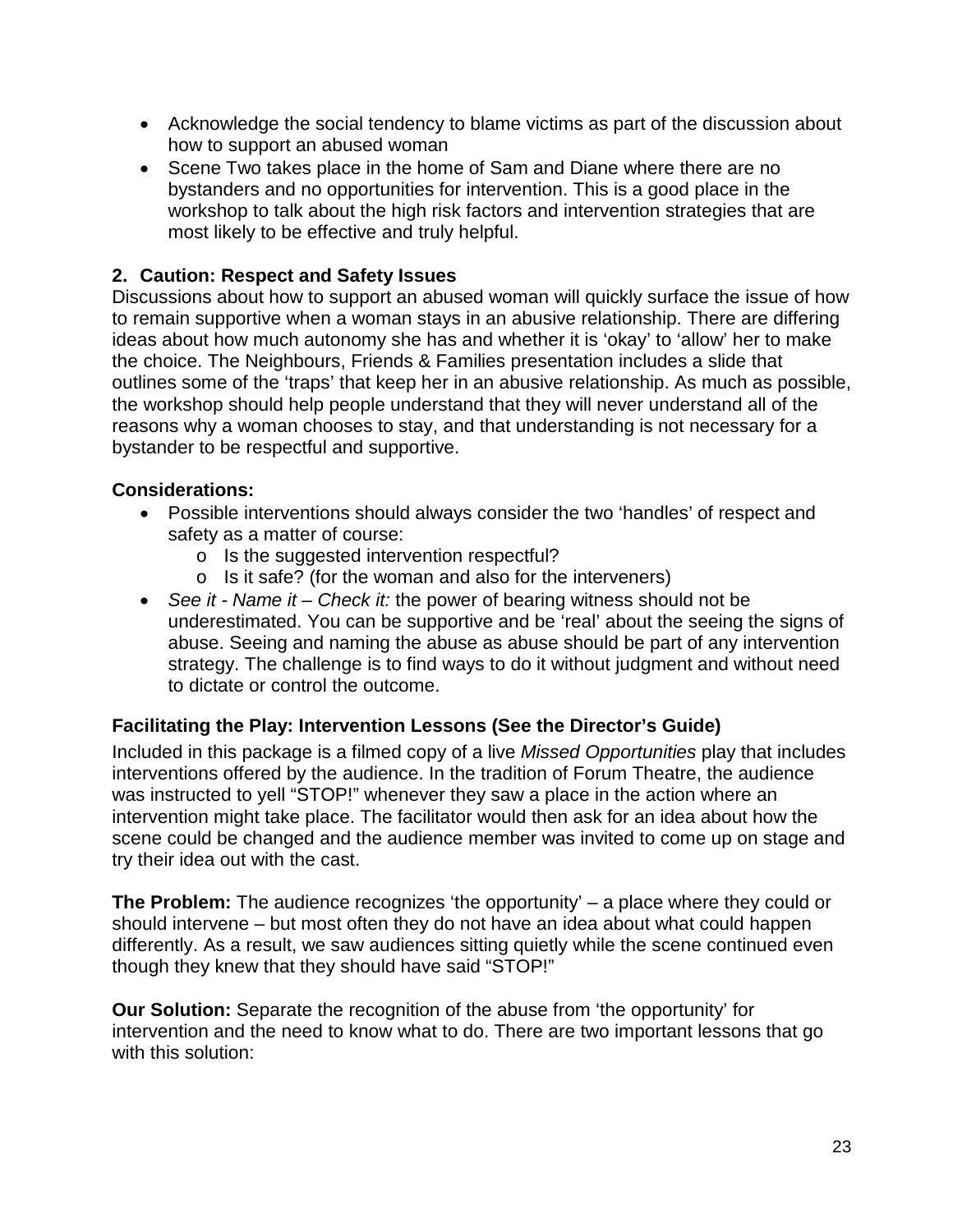- 1. Being able to say "STOP!" being able to recognize abuse is a crucial first step that should be validated as being important in and of itself. Recognizing abuse does not mean that one 'knows' what to do about it. You can stop the action without having to have 'the answer' about what to do next.
- *2.* In fact, one of the basic ideas that we are promoting is that we do not want people to sit in isolation, trying to figure out what to do, on their own. Once a member of the audience identifies the abuse – it is a great moment to put them to work as a group in identifying and discussing possible interventions. We want people to *See it – Name it – Check it!*

**Action:** Before beginning the intervention portion of the workshop, tell your audience that you want them to identify abusive moments and opportunities for intervention in the play by calling out "STOP!" Have them practice saying it 'with feeling and conviction' so that they can hear their voice in the room – it will make it easier for them to speak out once you resume the scene.

#### **Facilitating the Missed Opportunities DVD: Our Experience**

- Show the Missed Opportunities DVD in its entirety and then go back and work through the drama scene by scene. You will want to maximize practice time for the Structured Rehearsals.
- The DVD also includes examples of both effective and not-effective interventions that can be shown at the discretion of the facilitator.
- After each scene ask "what did you see?" Allow time for the discussion to unfold. Encourage participants to describe what they see in objective non-judgmental language. This will help them practice the skills of seeing, naming and checking (with each other). The question is part of the learning strategy to help participants directly experience and understand that:
	- o People see things differently
	- o People see different things
	- o A more complete picture emerges by assembling a variety of individual (isolated) views
	- o A more varied picture emerges that will challenge the idea of a single 'right' interpretation
- Encourage use of the NFF brochures throughout the workshop to identify warning signs and high risk factors, safety planning and how to talk to an abusive man.
- Providing time to 'practice' the intervention skills is crucial. Use Structured Rehearsals to engage participants in the activity. Note that time for Structured Rehearsals in a 4 hour workshop will be limited to one or maybe two examples. Each rehearsal should happen in just a few minutes. Structured Rehearsals are not meant to be long drawn out role plays.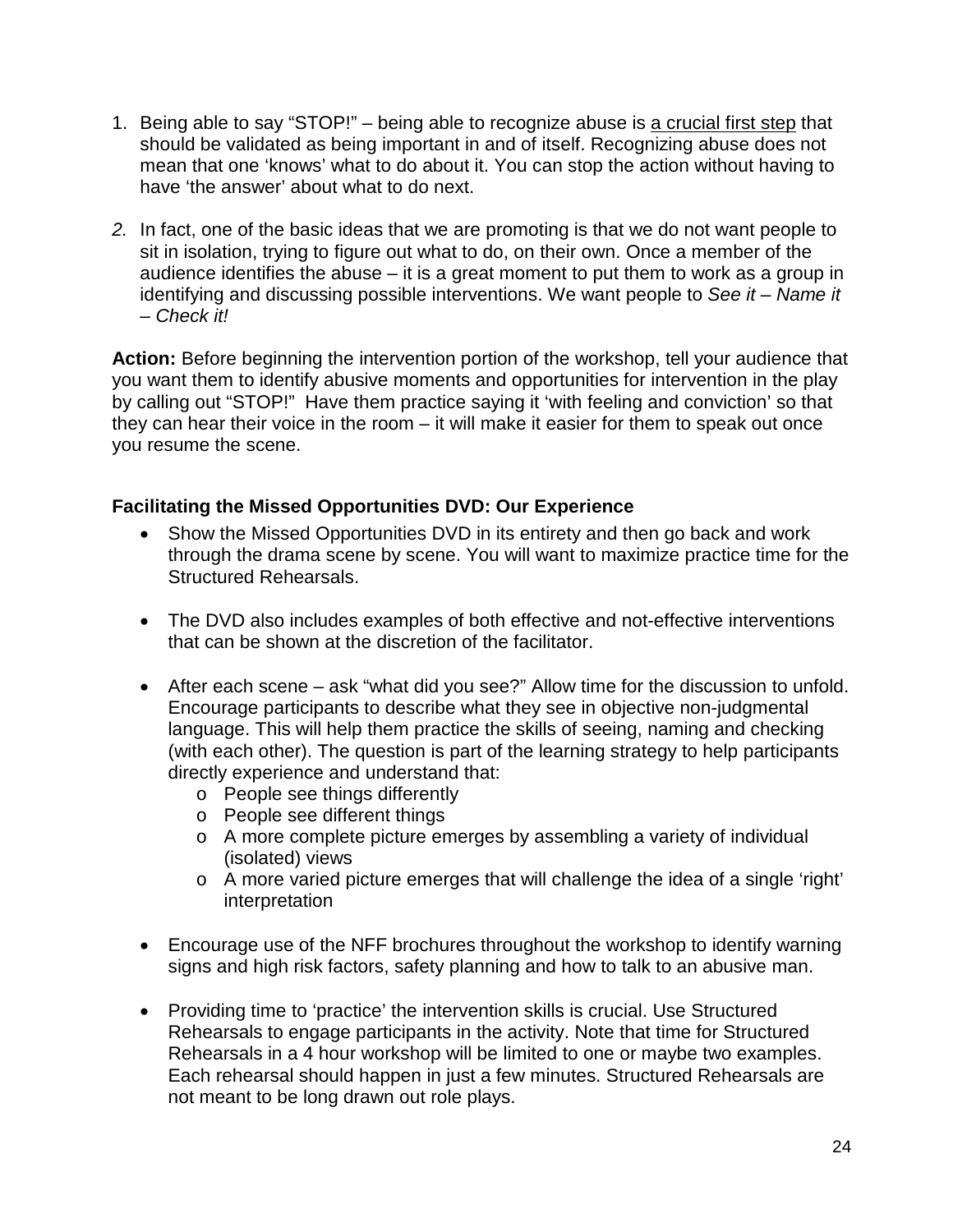- Ask participants to state their idea of effective intervention before they practice it. What is the idea? Often the idea they start with will have to change in practice and it is good to know how and what kind of changes make the difference. It is also an opportunity for participants to experience the difference between thinking and doing. This builds on the understanding and appreciation for complexity.
- We are a society trained to set and achieve goals. Workshop participants will come up an 'idea' for an intervention and then have opportunity to practice. Watch for the shift that happens when they realize that it is better to be responsive to each situation rather than achieving the intervention 'goal' they set. This is a key learning in effective interventions (not to have your own agenda / outcome but to pay attention to the cues and be genuinely responsive to the person you are approaching). As a facilitator, it is a good thing to notice and point to when you see it happen.
- Below is a menu of questions and exercises for each scene that can be applied to the sample agenda provided in this guide.

#### **Scene 1 – Outside the grocery store**

*See it – Name it – Check it:*

- What did you see?
	- $\circ$  Literally ask people to describe (name) what they notice / try to use objective language – just the facts
- Were there any evident warning signs?
	- o Refer to NFF brochures
- What opportunities were there for an intervention?
	- o What kind of intervention What are the ideas? What is the goal?
- Show the effective and ineffective DVD interventions ask what made the intervention work and not work.
- What safety factors need to be considered? Was it respectful?
- Facilitate the structured rehearsal

#### **Things to Note:**

Diane's friend Susan seems to be aware of some of the abusive dynamics between Sam and Diane. She 'names' them but in a mocking way. This is a good place to talk about the impact and effect of Susan's tone and the importance of non-judgment.

#### **Scene 2 – Inside the home of Sam & Diane**

*See it – Name it – Check it:*

- What did you see? What were the high risk factors?
- How dangerous is the situation?
- Imagine that it is summer, the windows are open and you are a neighbour overhearing, what might you do? When?
- Imagine that you are friends with both Sam and Diane, what safety factors need to be considered?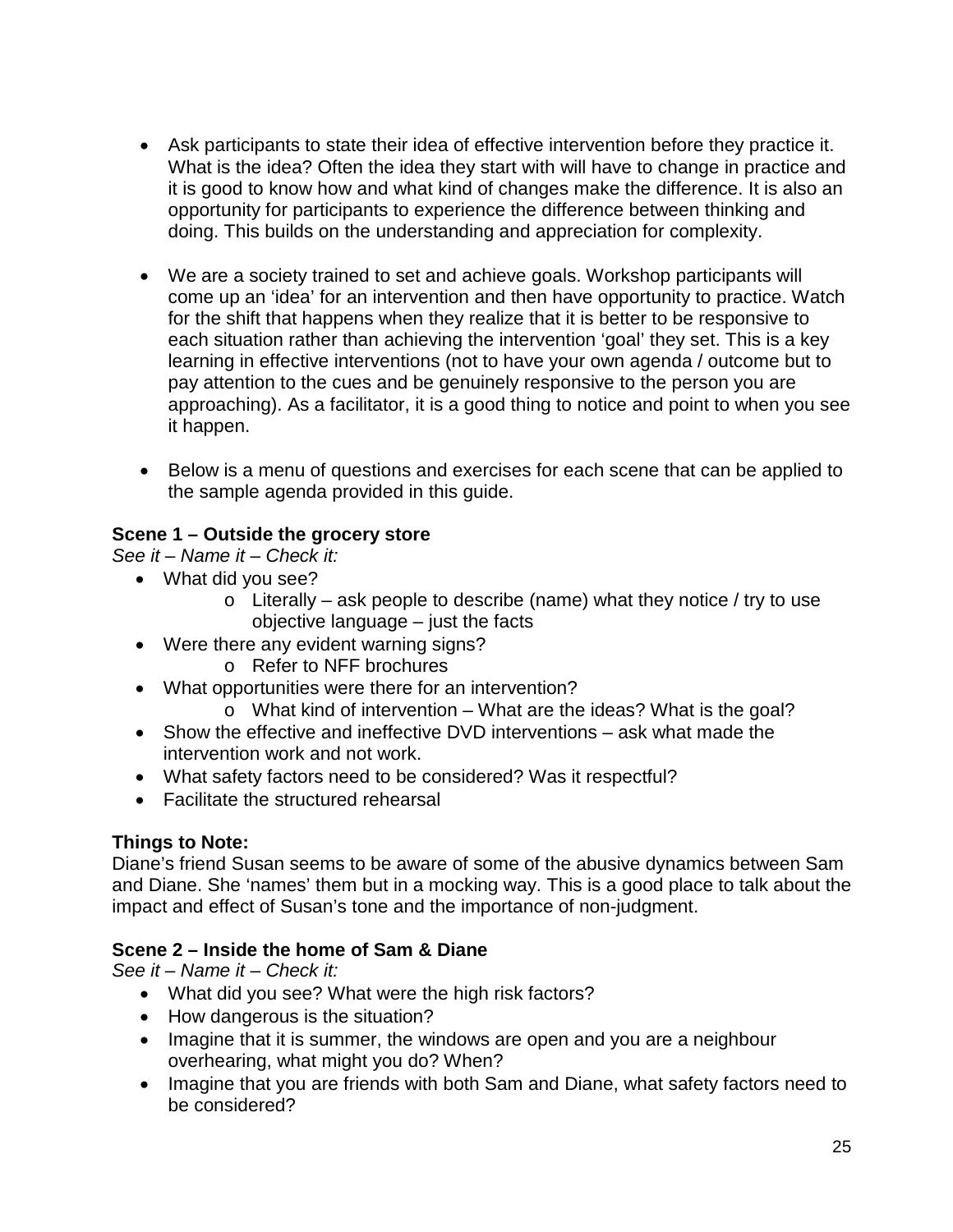• Structured Rehearsal (a neighbour / friend's intervention with Sam or Diane)

#### **Things to Note:**

This scene does not have any "missed opportunities" for intervention by Sam, Diane or Hannah. It is important not to expect the victims to be able to change the situation – this can lead to victim-blaming. This scene provides a look at the dynamics operating below the surface of the family relationships that neighbours, friends or families might see on an everyday basis. (a chance for them to look at what lies under the tip of the iceburg)

#### **Scene 3 – Diane's workplace**

*See it – Name it – Check it:*

- What did you see?
- What was the missed opportunity?
- What is Diane's response to Roy's concern?
- What are the workplace issues?
- Show the effective DVD intervention ask what made it effective? How does Roy show respect for Diane?
- Structured Rehearsal

#### **Things to Note:**

As an employer, what is Roy's responsibility to Diane with respect to her injured hand? If Roy takes control of the situation and orders Diane to go and get her hand checked – does he become one more controlling man in Diane's life? How can he avoid this?

#### **Scene 4 – Outside the school**

*See it – Name it – Check it:*

- What did you see?
- How did Dean respond to a past situation of abuse that he knew about what is he modeling for his son?
- What role does keeping Hannah's "secret" play?
- What is the missed opportunity?
- Structured Rehearsal

#### **Things to Note:**

Focus on Dean as the bystander for possible interventions. The intervention in this scene could also include Dean letting Diane know that he is aware she has been hurt and offering his support.

#### **Scene 5 – At the poker game**

*See it – Name it – Check it:*

- What did you see?
- How do you think Sam's behaviour will impact his friendship with Roy and Dean?
- What are the safety issues of confronting Sam?
- Structured Rehearsal

#### **Things to Note:**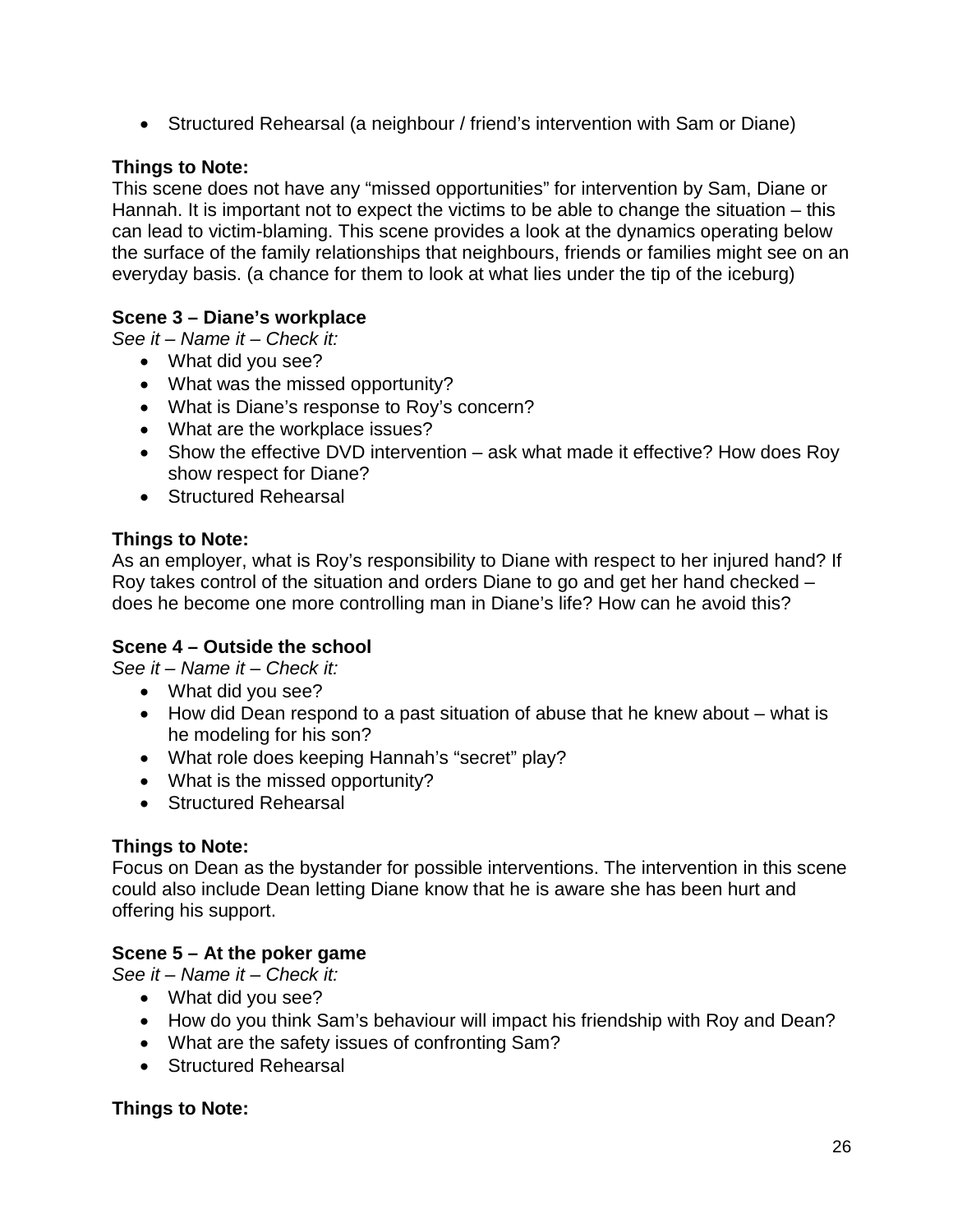During the play production, many people tried to intervene when Sam tells his joke about 'the wife' who should have his beer ready. No matter the type or tone of the intervention, Sam was instantly aggressive and experienced the attempt as hostile. The situation would always escalate.

Refer to the NFF brochure about how to talk to an abusive man before the group practices the structured rehearsal. You should allow this discussion to take whatever time the group wants in considering the elements of an intervention with Sam. In our experience, participants often want to confront Sam exactly in the way that is not advised. These are understandable reactions, however not effective and possibly dangerous for Diane. Be sure to talk about safety for everyone.

The intervention in this scene could also include Dean and/or Roy letting Diane know that they are aware she has been hurt and offering their support.

#### **Scene 6 – The Birthday party**

*See it – Name it – Check it:*

- What did you see?
- How did people respond to Sam's controlling behaviour? How was he controlling?
- Would you call police?
- What are the opportunities for intervention?
- Structured Rehearsal
- Assuming that they stay together and nothing really happens to change their relationship, do you think Sam and Diane will be invited to the next party? How do you think people will treat them?

#### **Things to Note:**

The situation escalates to the point where bystander intervention is not possible or advised. What happens if police are called – what is the process? Talk about what could happen in the days that follow the party. Note the likelihood that without intervention of some kind, Sam and Diane will become even more isolated. Discuss and practice strategies for intervention. Emphasize safety and respect.

#### *Intervention Bottom Line – When people ask "what can I do?"*

There are many ways to take action:

- Tell someone about the NFF campaign to increase public awareness
- Learn the warning signs
- Become familiar with website
- Give a brochure to someone you suspect is being abused
- Talk to others about the issue
- Call your local shelter or the Assaulted Women's Helpline if you suspect abuse
- Organize a presentation for your neighbours, friends, coworkers
- Volunteer at a local agency that supports women who have been abused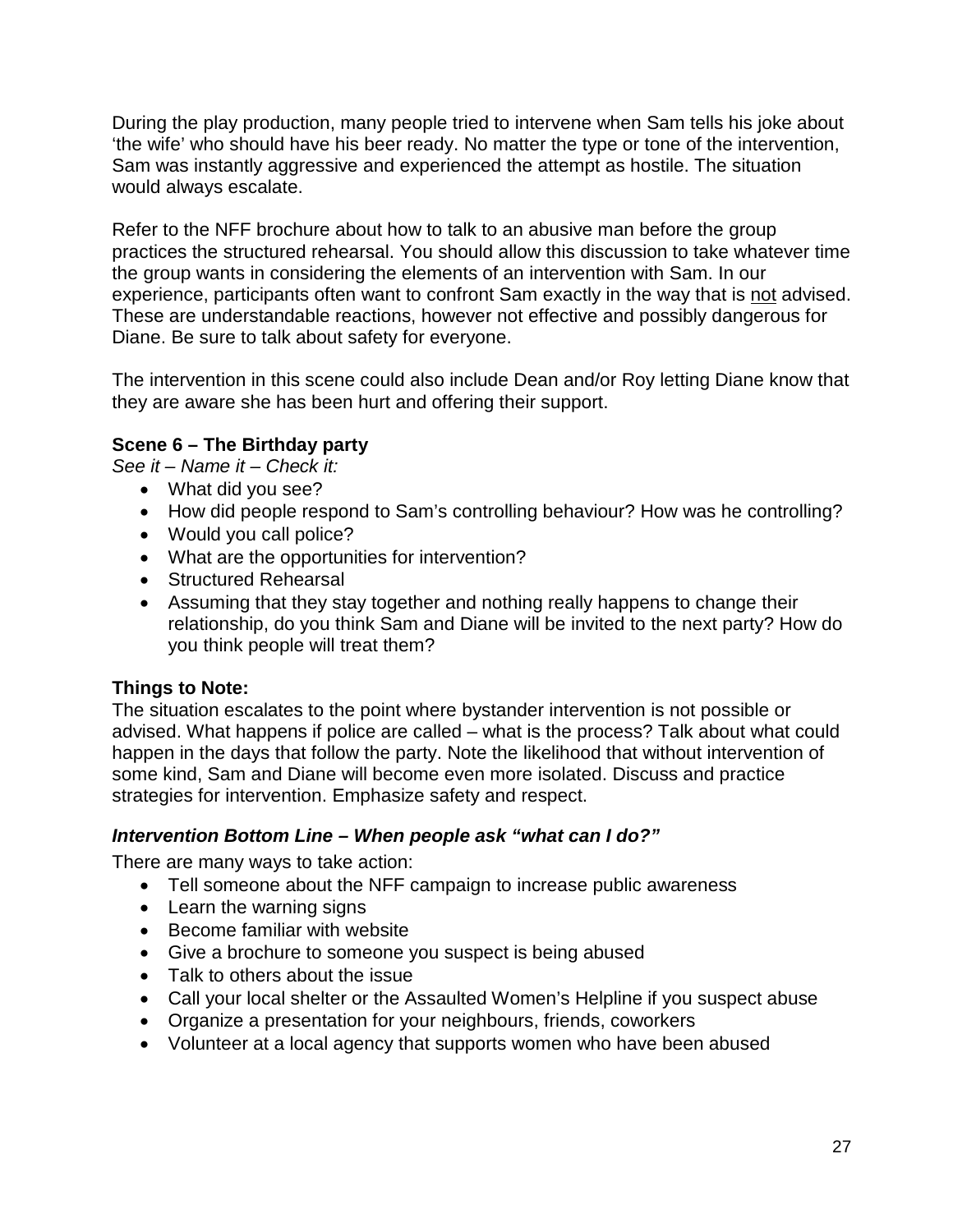# <span id="page-27-0"></span>**APPENDICES:**

- The Takeaway: RECOGNIZE: See it / RESPOND: Name it / REFER: Check it
- Workplace Scenarios
- Other Resources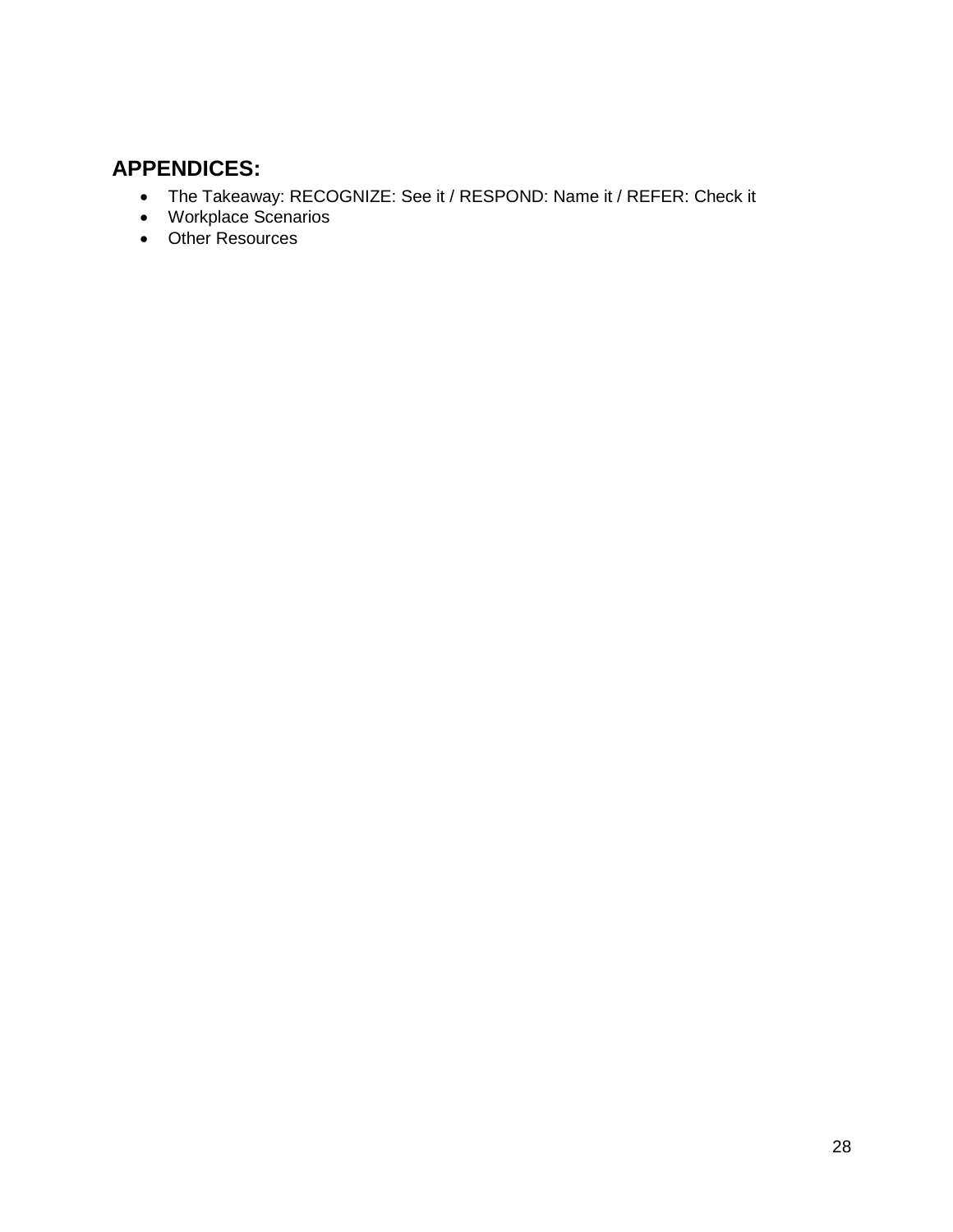# <span id="page-28-0"></span>**THE JOURNEY TO SAFE AND EFFECTIVE INTERVENTIONS**

There are many ways to intervene. This workshop identifies three "vital behaviours" that we believe can interrupt the isolation that makes woman abuse possible.

- *1. RECOGNIZE: See it*
- *2. RESPOND: Name it*
- *3. REFER: Check it*

These behaviours provide a frame of reference – the take away. The skills will overlap in each situation. Remember, the first step in any intervention starts with heart, and is held up by the need for safety and respect.



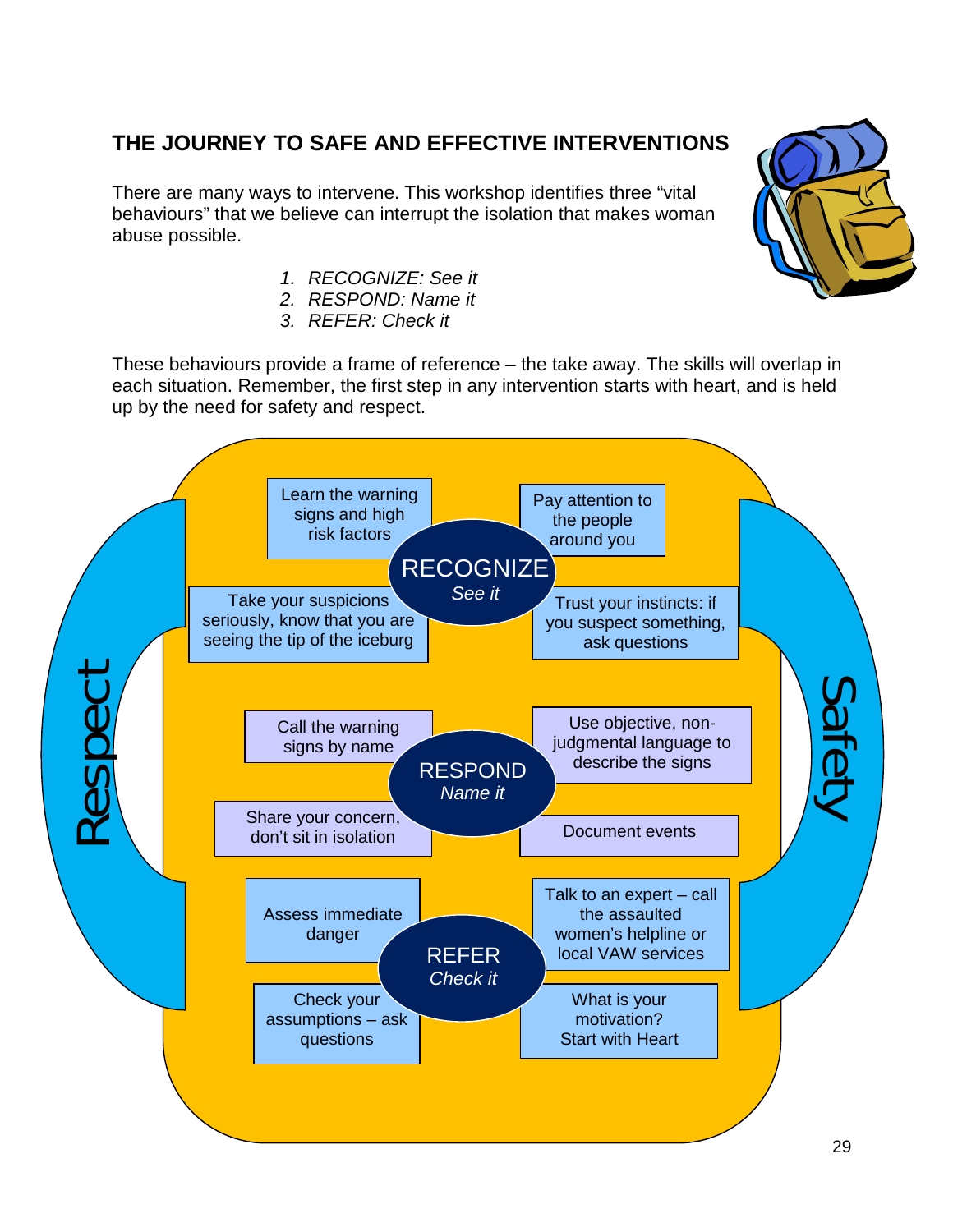## <span id="page-29-0"></span>**WORKSHOP SCENARIOS FOR STRUCTURED REHEARSALS**

We have found that using workplace specific scenarios is quite effective when working with organizations. We used these scenarios following each the DVD scenes as described in the section titled: *Facilitating Missed Opportunities DVD – Our Experience*. Instead of basing the structured rehearsal on the scene in the movie, we used the scenarios to create situations in the workplace. Below are examples of scenarios we have used. You may also want to develop your own scenarios to reflect a particular workplace and the policies and procedures that may be in place to address workplace violence.

#### Scenario:

You notice a female colleague has a large bruise on her arm. You don't know her very well but it is the third time you have noticed this kind of injury. The two of you are alone in the office.

#### Scenario:

You work with a couple in a large office. Your office is next to the husband's and through the heating vent you have just heard him threatening his wife over the phone. It isn't the first time you have heard this.

#### Scenario:

A coworker confides that her ex-husband has been threatening her. She is afraid he will show up at work and make a scene. She asks you not to tell anyone.

#### Scenario:

You work with a friend who is going through a difficult time as his marriage is breaking up. You know that he has been stalking his wife to find out if she is seeing someone else.

#### Scenario:

You are responsible for a team working on an important project with tight deadlines. One of the team members is not contributing because she is missing work quite often . When she is at work, she seems distracted and not very productive. You know she is going through a break-up, but that is really all you know.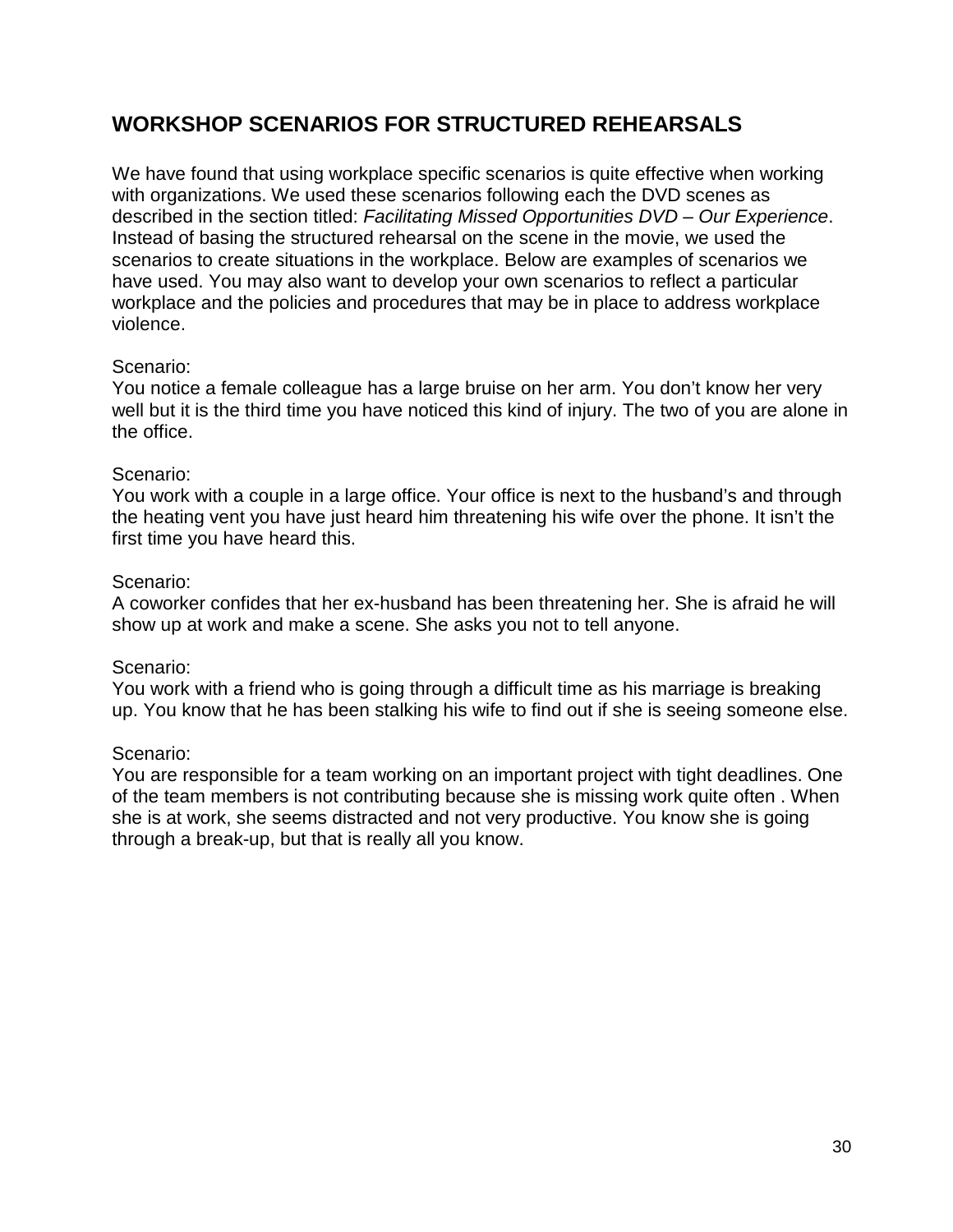# <span id="page-30-0"></span>**OTHER RESOURCES**

Facilitators will benefit from looking at the origins and adaptations of Forum Theatre. David Diamond and Mixed Theatre Company (in Toronto) offer training.

**Paulo Friere** (died in May 1997) is internationally renowned as a Brazilian educator and influential theorist of critical pedagogy. According to Friere, "there is no such thing as a neutral education process. Education either functions as an instrument which is used to facilitate the integration of generations into the logic of the present system and bring about conformity to it, or it becomes the 'practice of freedom', the means by which men and women deal critically with reality and discover how to participate in the transformation of their world."

- Pedagogy of the Oppressed
- Pedagogy of Hope

**Augusto Boal,** (died in May 2009) a Brazilian theatre director, writer and politician founded Theatre of the Oppressed. The theatrical form was originally used in radical popular education movements. Paulo Freire was a major influence on Boal's teachings.

- Theatre of the Oppressed
- Rainbow of Desire: The Boal Method of Theatre and Therapy

**David Diamond** trained under Boal and founded Headlines Theatre in 1981 in Vancouver. As the Artistic and Managing Director, he uses *Theatre for Living* to help living communities tell their stories. Theatre for Living differs from Augusto Boal's *Theatre of the Oppressed* in that it is intended for North American audiences who have not lived under oppressive regimes. Since 1989 Headlines' work has slowly moved away from the binary language and model of "oppressor/oppressed" and now approaches communitybased cultural work from a systems-based perspective; understanding that a community is a complexly integrated, living organism.

• Theatre for Living

#### <http://www.headlinestheatre.com/>

**Mixed Company Theatre** is globally recognized Centre of Forum Theatre since 1992, creating innovative, interactive drama as a tool for positive change. Nationally recognized for their work in schools, the community and the workplace, they use Forum Theatre and other collaborative methods to engage, educate and empower audiences to create solutions to challenging issues in their daily lives. Mixed Company Theatre began as an artist-run collective in the early 1980s, producing important, contemporary plays that featured social commentary in an engaging and entertaining way.

<http://www.mixedcompanytheatre.com/index.html>